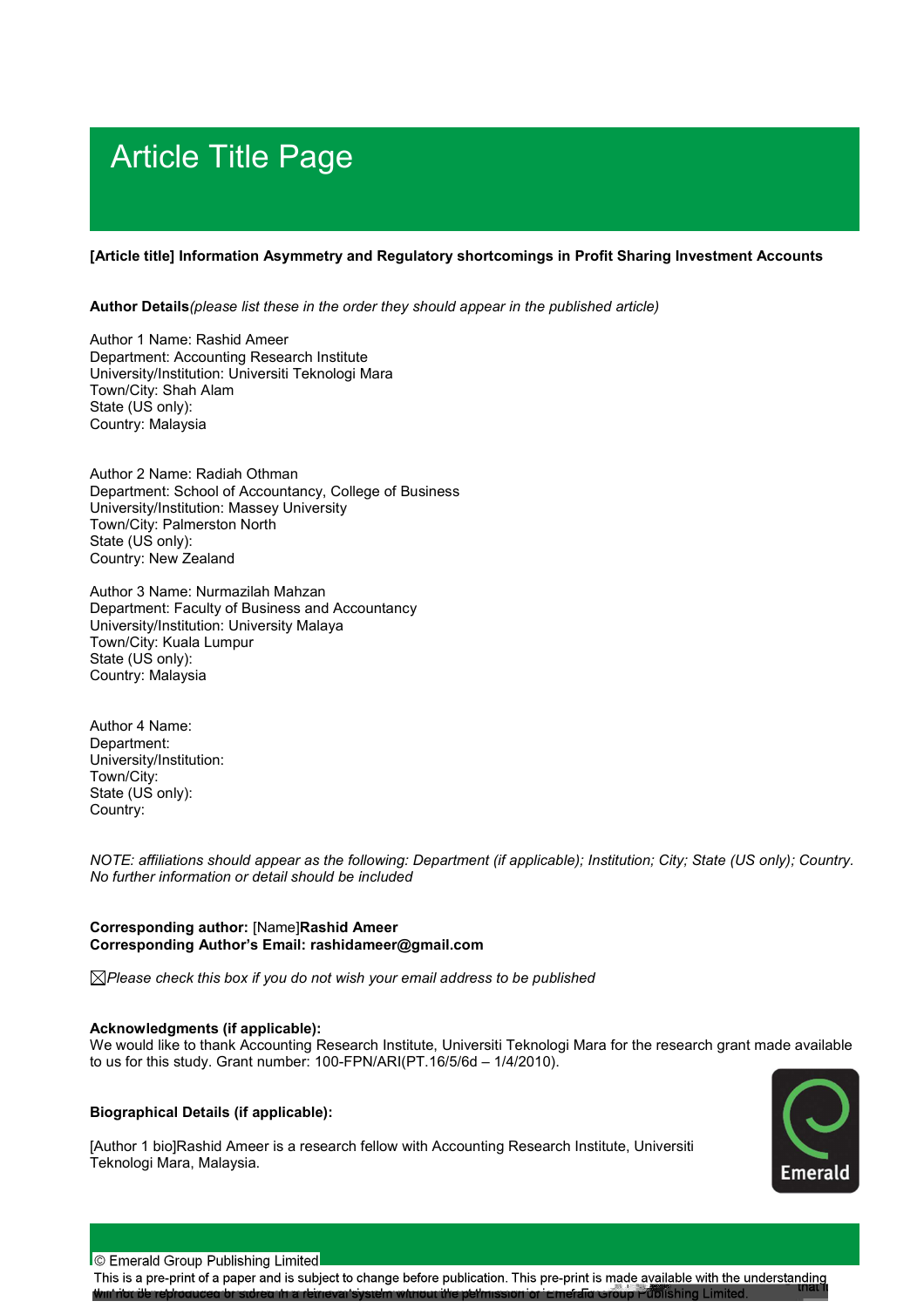#### **Type header information here**

[Author 2 bio].Radiah Othman, PhD in Accounting (Aston, UK) is a Senior Lecturer with the School of Accountancy, College of Business, Massey University, New Zealand. She has published more than 20 articles in academic and professional journals such as Corporate Governance, and Corporate Social Responsibility and Environmental Management and International Journal of Disclosure and Governance, and Journal of Financial Regulation and Compliance. She has also written for Professional journals such as Accountants Today and Smart Investors Malaysia. [Author 3 bio]Nurmazilah Mahzan is a Senior Lecturer and her research interest is in the area of Financial reporting, Auditing and Corporate Governance.

[Author 4 bio]

#### **Structured Abstract):**

#### **Purpose of this paper:**

The purpose of this paper is to explore the shortcomings in the compliance of the full-fledged Islamic banks with the Bank Negara Malaysia disclosure guidelines related to the profit sharing investment accounts (PSIAs).

#### **Design/methodology/approach:**

This study uses interviews and survey.

#### **Findings:**

We found that only two out five full-fledged Islamic banks followed Bank Negara Malaysia (BNM) guidelines which are based on the idea of self-regulation. We developed a checklist of disclosure items, and probed whether the sample banks would adopt these new disclosure items. As it transpired, some banks have been disclosing these items selectively, and/or recording them for internal control and management purposes. Our findings show these banks do not disclose: policies, procedures, product design and structure; profit allocation basis, methodology of calculating profit attributable to Investment Account Holders (IAHs). Nevertheless, disclosure related to Shari'ah compliance was given to a reasonable extent. It is intriguing that full-fledged Islamic banks do not provide comprehensive disclosure related to profit sharing investment accounts because such disclosure is not mandatory; while foreign full-fledged Islamic banks provided such disclosure voluntarily.

#### **Research limitations/implications (if applicable):**

The banking sector regulator is not sure of whether individual Islamic banks have actually complied with all of its guidelines. The shortcomings in the disclosure are due to lack of expertise; outdated information system structure; shortage of support and highly trained staff. We propose that the Islamic jurists should use *Istiqra* – which is a comprehensive examination of contracting environment before a new definite ruling is made on the issue of accountability to the IAHs. This would involve exploratory study of how the securities regulator (not banking regulator) perceives the information risks faced by the IAHs and enforce new disclosure guidelines.

#### **Practical implications (if applicable):**

#### **Social implications (if applicable):**

#### **What is original/value of paper:**

This paper proposes new disclosure guidelines which incorporate transparency, appropriateness, and timeliness to reduce information asymmetry and enhance governance disclosure.

#### **Keywords: information asymmetry, profit sharing investment accounts, Mudarabah, Islamic banks, Malaysia**

#### **Article Classification Research paper**

#### **Type footer information here**

**C** Emerald Group Publishing Limited

This is a pre-print of a paper and is subject to change before publication. This pre-print is made available with the understanding win'nor de reproduced or sidred in a remevar system without the permission or Emeraid Group Publishing Limited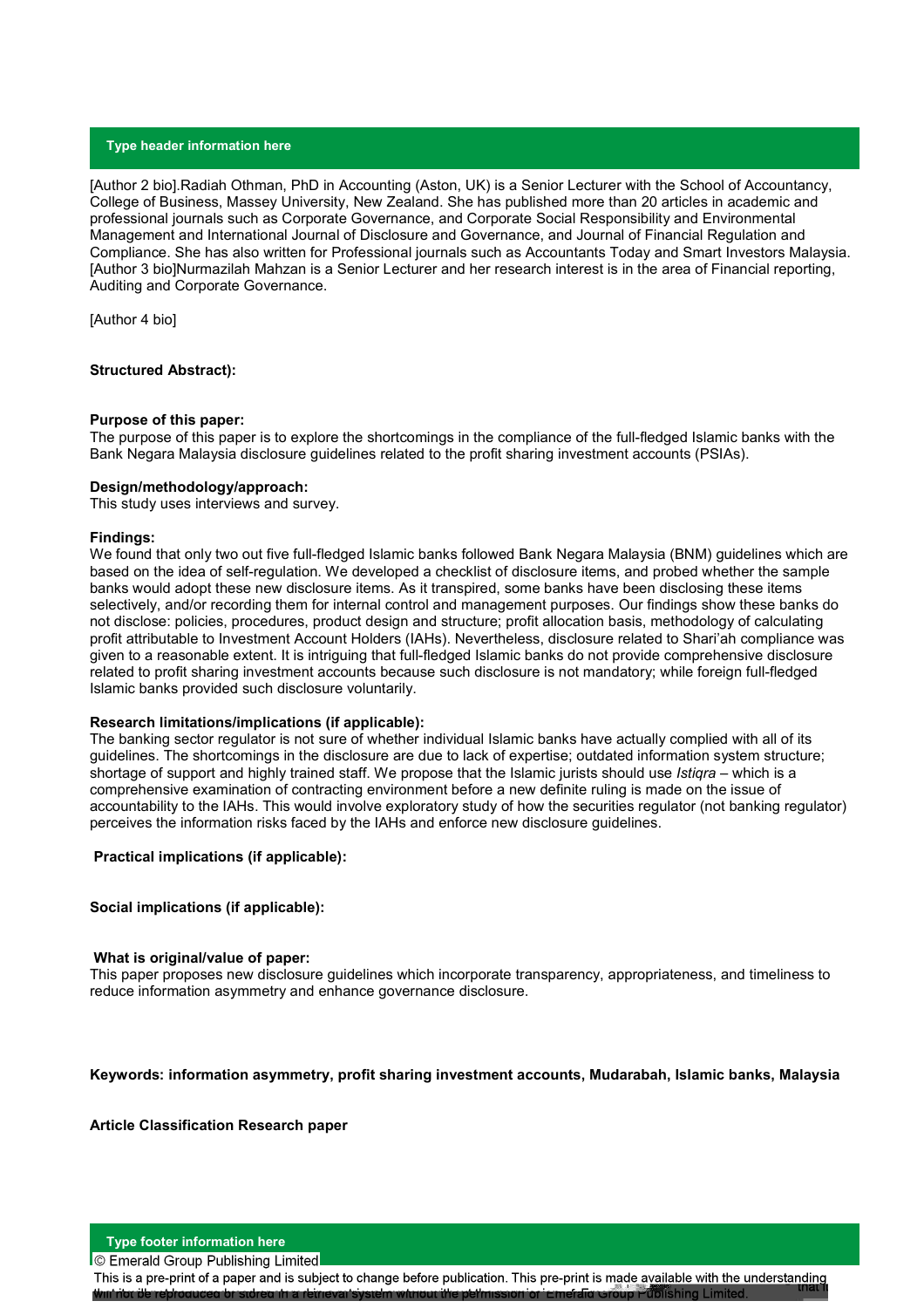**Type header information here** 

*For internal production use only* 

**Running Heads:** 

**Type footer information here** 

**C** Emerald Group Publishing Limited

This is a pre-print of a paper and is subject to change before publication. This pre-print is made available with the understanding<br>Wut not de reproduced brisidred in a retrieval system without the permission or Emerald Gr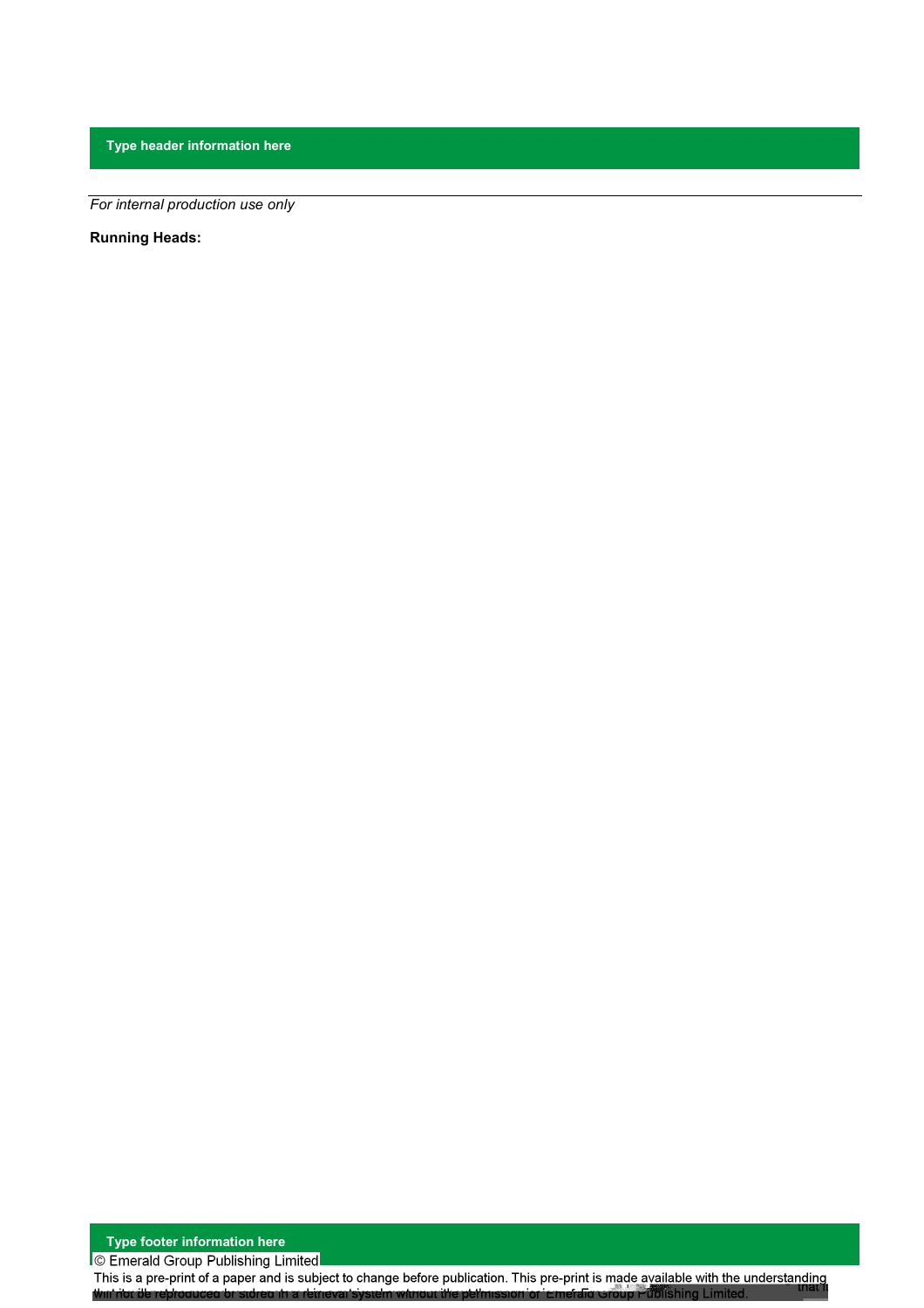# **1. Introduction**

*Mudarabah* is a contract for profit-sharing. It is not mentioned in the Holy Quran but its permissibility is derived from the Sunnah of the Prophet Muhammad (PBUH). The permissibility of *Mudarabah* transaction is due to fact that, there are some capital surplus investors (*Rabbul mal*) who lack the business and investment expertise, and there are entrepreneurs who have business expertise but lack capital. Islamic bank acts as a *Mudarib* and initiate a two-tier Mudarabah. In the first tier, Islamic bank takes capital from *Rabbul mal*, while in the second tier; bank uses this capital for financing the projects selected by the entrepreneurs. If the *Rabbul mal* has not specified a business in which to invest their capital, in such a case, a *Mudarib* is free to invest capital in any type of Halal business. This contract is known as *al-Mudarabah al\_mualaqah or Unrestricted Mudarabah*. In contrast, if *Rabbul mal* specifies a business in which to invest, then a *Mudarib* is restricted to invest only in such business. This is called *al-Mudarabah al\_maqayyadah* or the *Restricted Mudarabah*. Any profit made by *Mudarib* is shared between *Mudarib* and *Rabbul mal*  under profit sharing contract. The Shari'ah does not restrict or specify proportions to be distributed as profit between *Mudarib* and *Rabbul mal*, leaving it to the best judgment of the two parties. However, in practice, Islamic banks quote the profit distribution percentages prior to actual investment of the funds. All loses from the investments are borne by *Rabbul mal*.

Even though the *Rabbul mal*'s investment is equity investment in the business venture managed by *Mudarib* on its behalf, but it does not entitle them the rights of the investors (shareholders). They are not allowed to put in place the internal controls like conventional shareholders. Because *Rabbul mal* does not have a right to participate in the investment management subsequently, which is carried out by *Mudarib*, this situation creates information asymmetry in the profit sharing contract. As these investors do not take any part in the use and management of the funds, they face high level of information risk, Shari'ah compliance risk and market risk.

© Emerald Group Publishing Limited

This is a pre-print of a paper and is subject to change before publication. This pre-print is made available with the understanding wasan mwana muundi wa mali musisi m mishing Limited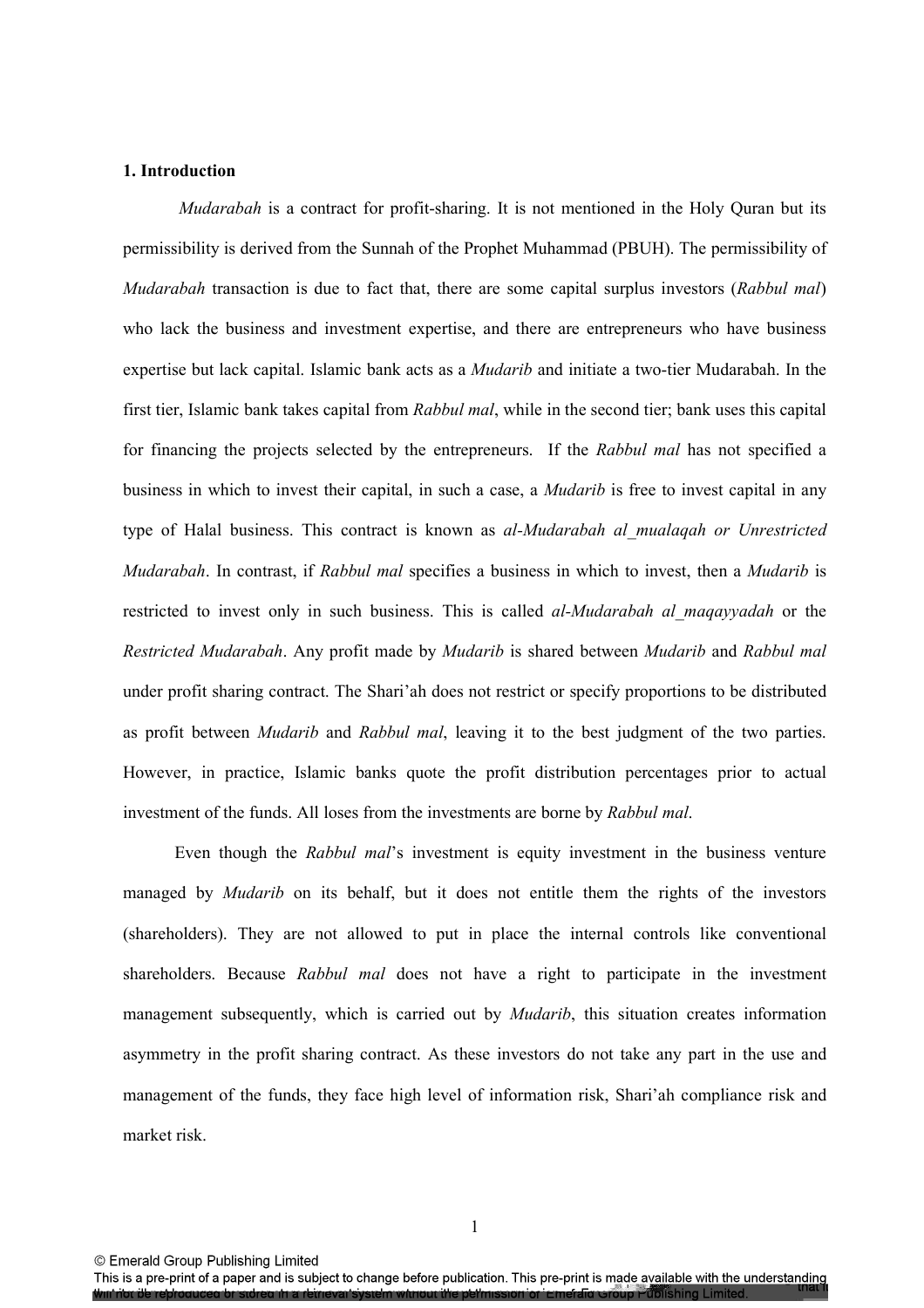Previous works have theoretically identified the regulatory, moral hazard, information asymmetry, shortcomings in the supervision and regulations of PSIAs (see Archer and Karim, 2009; Archer and Karim, 2007; Hassan and Ahmad, 2007; Sundararajan and Erico, 2002). For instance, Archer and Karim (2007) highlight the regulatory problems related to PSIAs but they do not propose any solution in the form of changes to the disclosure of Islamic banks to reduce information asymmetry. Our work build on the views of Sundararajan and Erico (2002) who proposed that information disclosure requirements established for investment companies in conventional system should be adapted for the disclosure requirements of PSIAs. In this regard, this study fills an important gap in the literature by developing a new disclosure checklist for the full-fledged Islamic banks that provide a new reporting format to reduce information asymmetry as well as disclosing Shari'ah governance in the full-fledged Islamic banks. We believe that it is the first study to incorporate the attributes of appropriateness, timeliness and transparency in disclosure requirements. In this paper, first, we exposed the current state of art in the disclosure practices of the full-fledged Islamic banks using BNM guidelines. We discussed these findings with BNM officials, and later we significantly improved and refined the vague guidelines of BNM in a new disclosure checklist. We used this checklist in a survey of the full-fledged Islamic banks.

 The rest of the paper is organized as follows: first, we show the trend and pattern of holding of the investment accounts in Malaysia followed by Bank Negara guidelines in section 2. We identify the gaps in the current disclosures of Islamic banks. Section 3 explains methodology and sample. We report survey results in section 4. Section 5 concludes the paper.

# **2. Profit sharing investment accounts (PSIAs) in Malaysia**

The first Islamic bank was established in Malaysia in 1983. In 1993, commercial banks, merchant banks and finance companies begun to offer Islamic Banking products and services under the Islamic Banking Scheme (IBS Banks). In Malaysia, Islamic banking institutions offer two types of profit sharing investment accounts (PISAs)- General Investment Account (GIA-i, *Unrestricted Mudarabah* accounts) and Specific Investment Account (SIA-i, *Restricted Mudarabah*) accounts.

© Emerald Group Publishing Limited

This is a pre-print of a paper and is subject to change before publication. This pre-print is made available with the understanding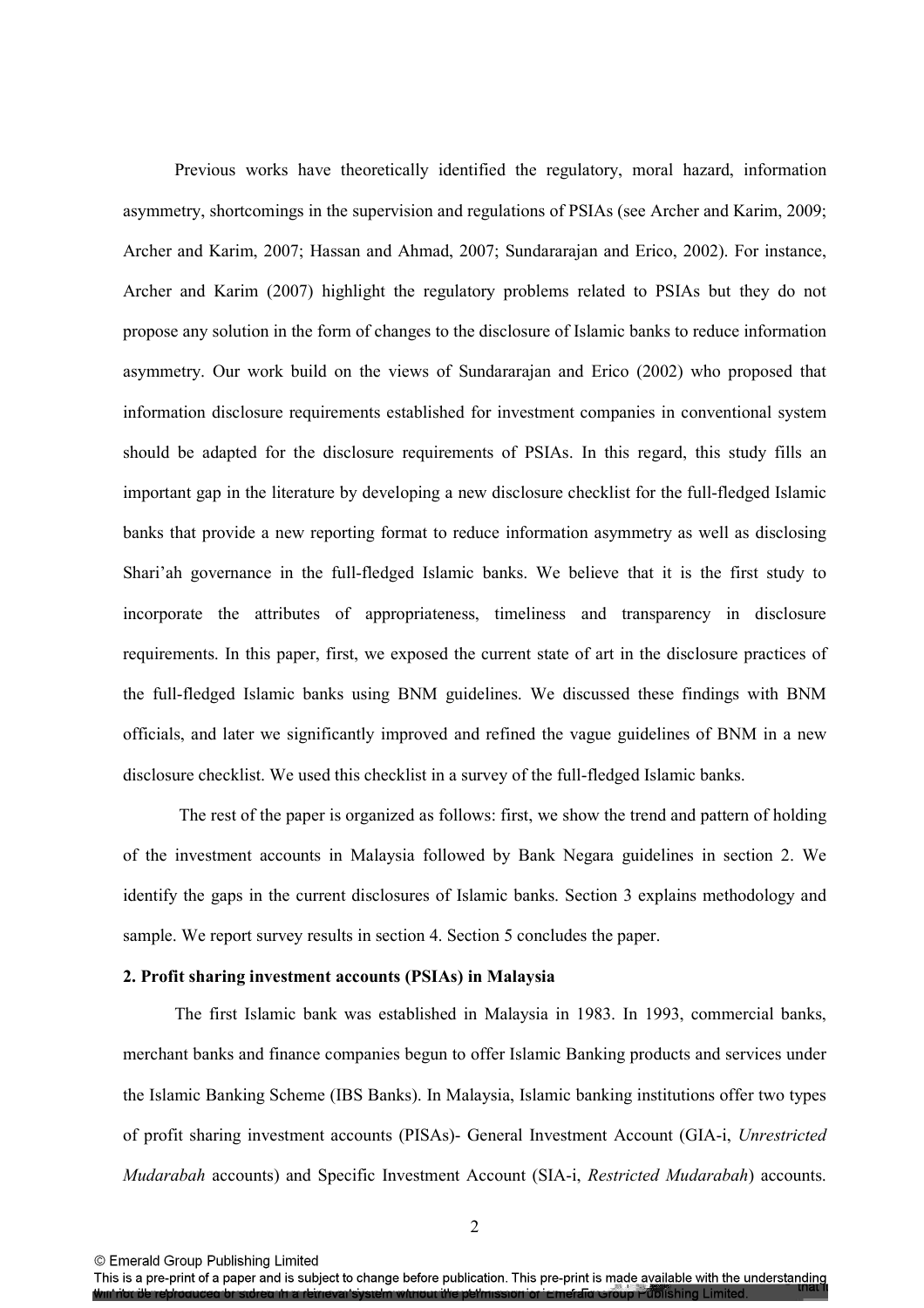For GIA-i, the period of which money is accepted for GIA deposits can be less than one month and thereof up to a period of 60 months or any other period permitted by the Bank Negara Malaysia. The minimum amount is at the discretion of each Islamic bank but should not be less than RM 500. For SIA-i, the Islamic banks accept funds from investors with the minimum amount of RM 200,000. It is at the Islamic bank discretion whether to allow the investors to withdraw before maturity or otherwise (Ismail, 2010).

Fig-1 shows the trend and pattern of general investment account (or deposits) holdings according to the Investment Accounts Holders (hereafter IAHs). The IAHs are 42%, business enterprises; 25%, Malaysian government; 21%, financial institutions; and 12% individuals. There has been a persistent increase in the proportion of capital investment by the Malaysian government, financial institutions and business enterprises in such accounts. Fig-2 shows the trend and pattern of special investment accounts holdings according to IAHs groups. The proportionate holdings are 42%, financial institutions; 39%, business enterprises; 12%, Malaysian government, and 7% individuals.



**Fig-1 Trend and Pattern of General Investment Deposits holding (in RM) Jan2007-Apr-2011** 

This figure shows the total amount of General Investment Deposits held by Full-fledged Islamic banks, IBS Banks, and other Islamic Financial Institutions in Malaysia.

© Emerald Group Publishing Limited

This is a pre-print of a paper and is subject to change before publication. This pre-print is made available with the understanding minor de reproaucea wasan wanna minisi ne mana w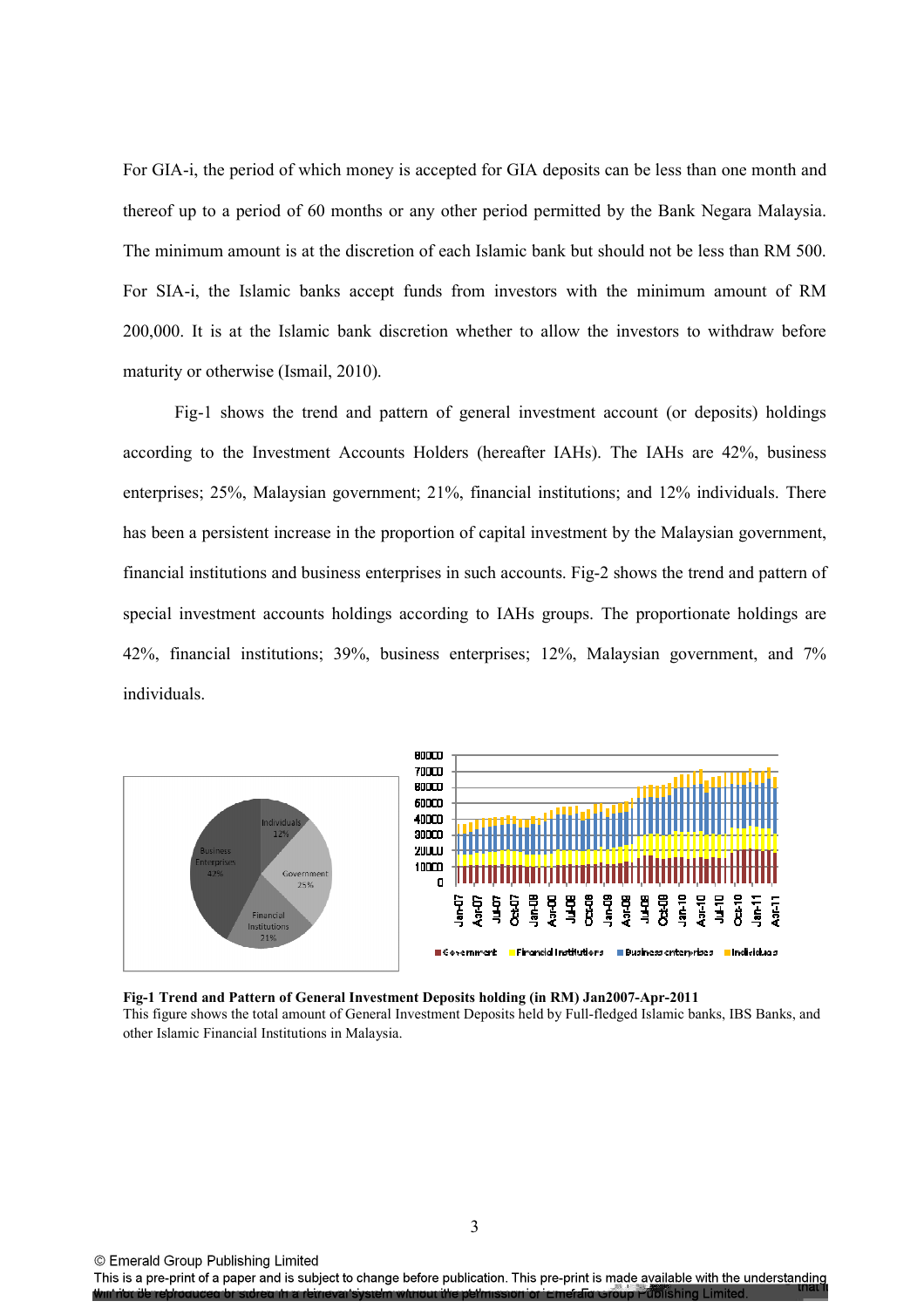

**Fig-2 Trend and Pattern of Special Investment Deposits holding (in RM) Jan2007-Apr-2011**  This figure shows the total amount of Special Investment Deposits held by Full-fledged Islamic banks, IBS Banks, and other Islamic Financial Institutions in Malaysia.

Clearly, the comparison of trend, and IAHs groups, in Fig-1 and Fig-2 reveals that, the individuals (retail customers) have small proportionate holdings of investment accounts (General and Special investment accounts). Though, the proportionate investment of individuals increased from 1.27% in Jan 2007 to 3.18% in Jan 2011; however it was modest increase compared to the proportionate increase in the investment of the financial institutions. Furthermore, this comparison shows that, financial institutions are major investors in the Special Investment accounts; while business enterprises are major investors in the General Investment accounts. Islamic financial institutions use Mudarabah inter-bank investments like their conventional counterpart to smooth their liquidity constraints. This market allows a deficit Islamic financial institution 'investee bank' to get short-term funds from the capital surplus or 'investor bank'. The period of investment is from overnight to 12 months, while the rate of return is based on the rate of gross profit before distribution for investments of one year of the investee bank (Ismail, 2010).

#### *Bank Negara regulations*

According to Bank Negara Malaysia, the Islamic financial institutions should manage the investments wisely and safeguard the interest of the IAHs through establishment of sound and prudent policies. In this regard, Bank Negara Malaysia (BNM) has put forward guidelines on the Recognition and Measurement of PSIA as Risk Absorbent; financial disclosure (REF:

This is a pre-print of a paper and is subject to change before publication. This pre-print is made available with the understanding ald Group Publishing Limited Willinor de reproqueea or storea remevansystem windurme permission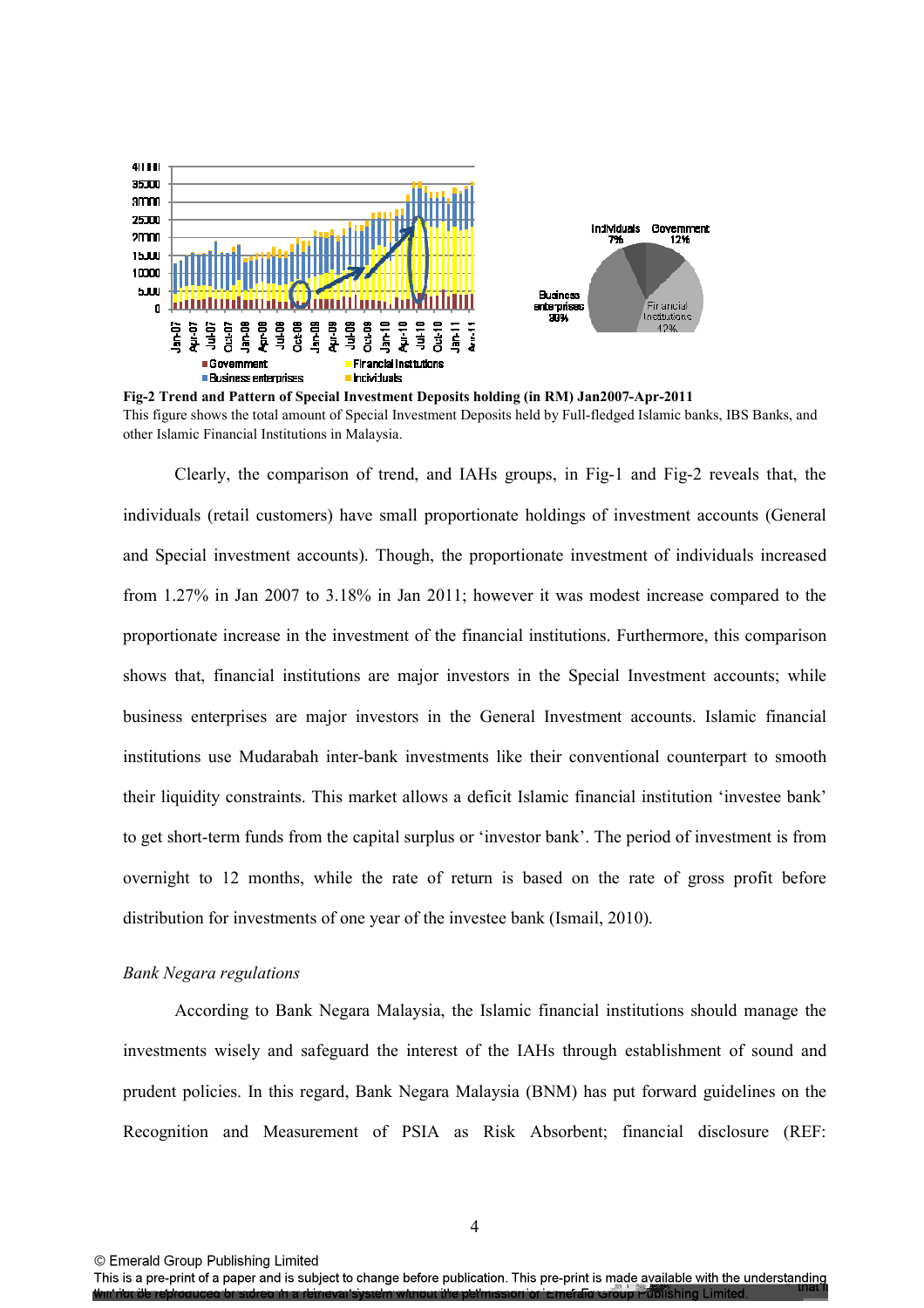BNM/RH/GL/007-9), profit sharing disclosure<sup>1</sup> (REF: BNM/RH/GL007-11) and governance of Shari'ah committee (RE: BNM/RH/GL/012-1). These guidelines are applicable to all Islamic Banks licensed under the Islamic Banking Act 1983 and banking institutors participating in the Islamic Banking Scheme (IBS) licensed under the Banking and Financial Institutions Act (BAFIA) of 1989.

In this paper, we focus on the Profit sharing guidelines. The aim of these guidelines is to provide information on policies, procedures, product design or structures, profit allocation basis, difference between various types of profit sharing investment accounts. Islamic banks should provide this information to assess risk and return profile of PSIA including: policies governing the management of PSIA funds; Methodology in calculating profit attributable to IAHs; types of financing and/or investment under the assets portfolios of each PSIA funds; disclosure of amount of Profit equalization reserve (PER); historical performance on PSIA investment returns; methods for the valuation of underlying assets of PSIA, and risk profile and investment strategy of the assets portfolio.

# **3. Research Methodology**

Our research design consisted of analysis of disclosure practices of Islamic banks using BNM guidelines. We used the latest annual reports of the banks for this purpose. These findings were later discussed with BNM officials in two interviews. We interviewed three officials from the Islamic banking policy department and supervision department of Bank Negara Malaysia on  $19<sup>th</sup>$ Oct 2010. We developed a new checklist that significantly improved and refined the general and vague guidelines of BNM. Without this checklist, it was not possible to probe deeper into management of IAHs. In the psychology and management literature, 'checklist' is a standard approach to understand behavior. Later, we carried out a survey using this disclosure checklist inserted into the questionnaire (see Appendix). Starting  $18<sup>th</sup>$  January 2011, a total of 4 questionnaires were delivered in-person in each of the full-fledged Islamic bank. For each bank, we asked the head of Shari'ah committee, head of risk management, head of operations, and internal

 $\overline{a}$ 

This is a pre-print of a paper and is subject to change before publication. This pre-print is made available with the understanding nimor de reproque remevarisystem winnut the permission or emer aid Group Publishing Limited

 $1$ <sup>1</sup> This disclosure can also be made in the prospectuses or any other documents. BNM does not clearly specify the place for such disclosures. We had access to only the publicly available annual reports of these banks.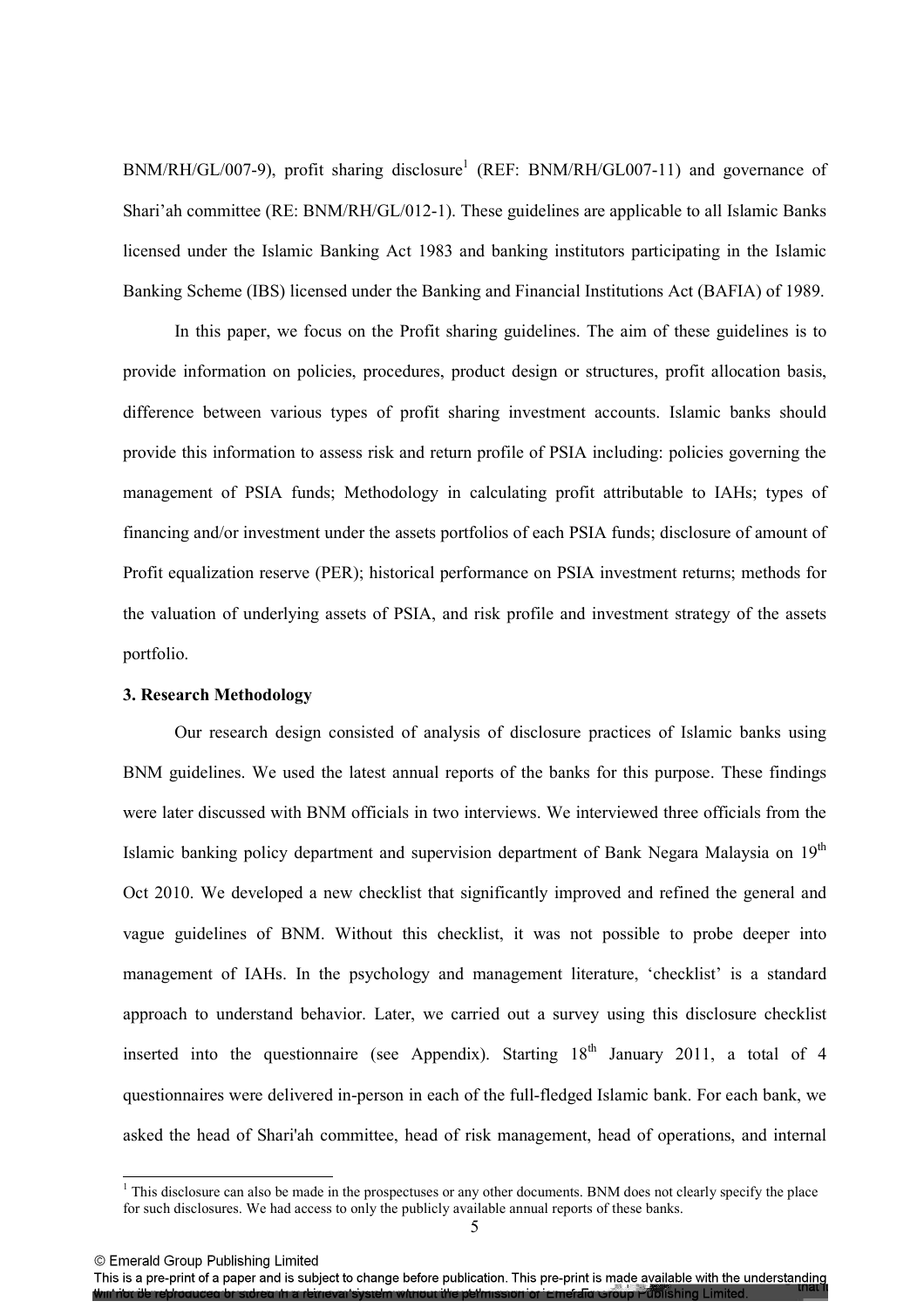control /audit department to fill in the questionnaire. Only 10 questionnaires were received by  $3<sup>rd</sup>$ March 2011. In the follow-up request, respondents from Bank Islam and Bank Muamalat declined to complete the survey; we did not get questionnaire back from the Kuwait Finance House because the respondent had resigned. Our initiative to get a replacement failed as other potential respondent declined to participate in the survey. We present the survey findings in section 4.2 based on these 10 completed questionnaires.

Our new disclosure checklist has three columns. The respondents were asked to indicate, whether the bank discloses a particular item, under "Yes" (Column 1). If a respondent did not place a tick the item, it indicated that bank did not disclose that particular item; therefore we treated it as a "No". Table 3 and 4 in section 4.2 shows the results according to each item in checklist using "Yes" and "No". If a bank plans to 'disclose in the future', then the respondents were asked to indicate, proposed future date (Column 2). We argue that, this approach allows us to decipher the Islamic banks intentions, to change their disclosure practices. It is plausible that Islamic banks might have received customers' concerns about lack of information. Similarly, BNM might have also highlighted deficiencies in their disclosures, and these banks might want to improve their disclosure in future. If a bank does not plan to include any disclosure items in the future in their reporting, they were asked to indicate the reasons for doing so such as, not a requirement or not important (Column 3).

The full-fledged Islamic Banks in Malaysia made up the population and sample of study. We did not include conventional banks with Islamic banking windows because corporate governance issues in Islamic windows raise more serious and complicated concerns than in Shari'ah compliant full- fledged Islamic banks (El Tiby, 2011). In the treatment of IAH, Islamic windows not only face the issues of fairness but also the issue of balance-sheet segregation. We did not include Islamic subsidiaries of conventional banks because these are treated as a "bank within a conventional bank" in Malaysia. According to BNM official, even though these Islamic subsidiaries are separate from the parent 'conventional banking operation' but from supervision perspective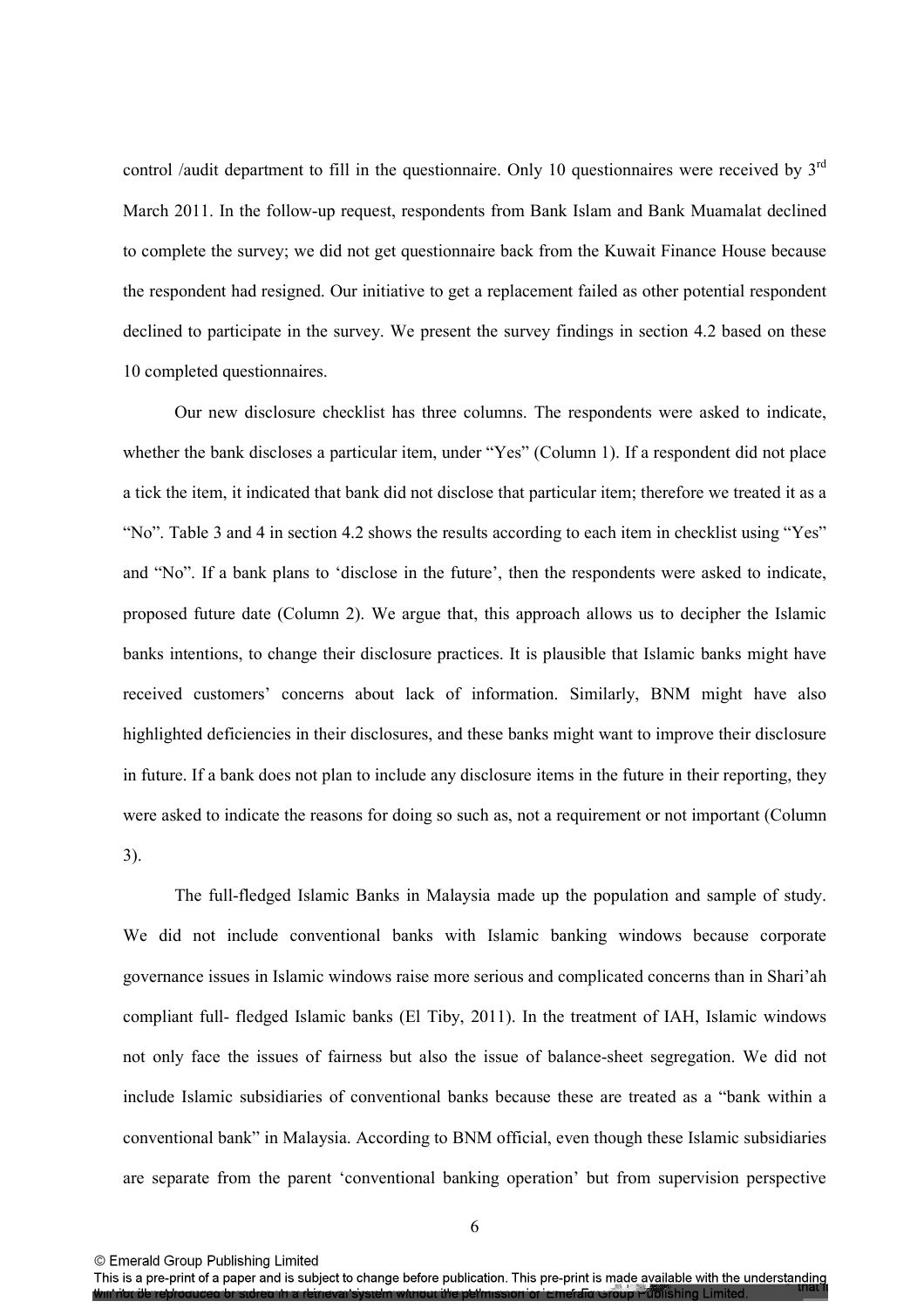these subsidiaries are not supervised separately. Therefore, this sample bias is deliberate as the research intends to investigate individual instances of good practices relating to *Mudarabah*  contracting environment, which can be built into a body of knowledge that may be transferrable to full-fledged Islamic banks in other Islamic countries. Table 1 gives brief profile of full-fledged Islamic banks.

| <b>Bank name</b>              | Date of<br>incorporation | <b>Customer deposits</b><br>concentration $(\% )$ | <b>Branch</b><br>network | <b>Ouestionnaire</b><br>sent | <b>Ouestionnaire</b><br>received |
|-------------------------------|--------------------------|---------------------------------------------------|--------------------------|------------------------------|----------------------------------|
| Al-Rajhi Bank Malaysia        | 2006                     | 2.29                                              | -                        |                              |                                  |
| Asian Finance Bank Malaysia   | 2005                     | 0.65                                              |                          |                              |                                  |
| Bank Islam Malaysia           | 1983                     | 15.45                                             | 117                      |                              |                                  |
| Bank Muamalat Malaysia        | 1999                     | 9.47                                              | 55                       |                              |                                  |
| Kuwait Finance House Malaysia | 2006                     | 2.61                                              | $\overline{\phantom{a}}$ |                              |                                  |
| <b>Total</b>                  |                          | <i>100</i>                                        |                          |                              | 10                               |

#### **Table 1 Respondent bank profile**

Note: We used Bankscope database to calculate total customer deposits concentration. It does not segregate the total customer deposits according to Islamic and Non-Islamic modes of operations. Therefore, the total customer deposits concentration (in %) include all types of deposits including General deposits and Special investment deposits.

Even though population consists of only five full-fledged banks but it is comparatively better than the recent studies. For instance, Umaru et al (2011) surveyed four Islamic banks in Saudi Arabia; Anwar et al., (2010) used neural network modelling for predicting investment return on Mudarabah time deposits without using any Islamic bank data from Indonesia. Hassan, A. (2009) surveyed only three banks in Brunei Darussalam and Hassan, M. (1999) surveyed only one bank in Bangladesh. This research was carried out using a research grant from a Research Institute in Malaysia, which required survey of Islamic Banks in Malaysia.

#### **4. Findings**

# *4.1 Islamic banks' disclosure as per BNM guidelines*

In this section, we report the findings from our content analysis on the latest annual reports of the 5 Islamic banks and responses from BNM officials. The content analysis procedure was carried out as follows: first, we collected the latest annual reports of the banks. Second, we used BNM guideline BNM/RH/GL007-11 as our reference point and read the wordings in the annual reports sections to match those required under each of these 7 guidelines (see Table 2). We found that currently Islamic banks' disclosure as per BNM Profit sharing guidelines was minimal (see

Table 2).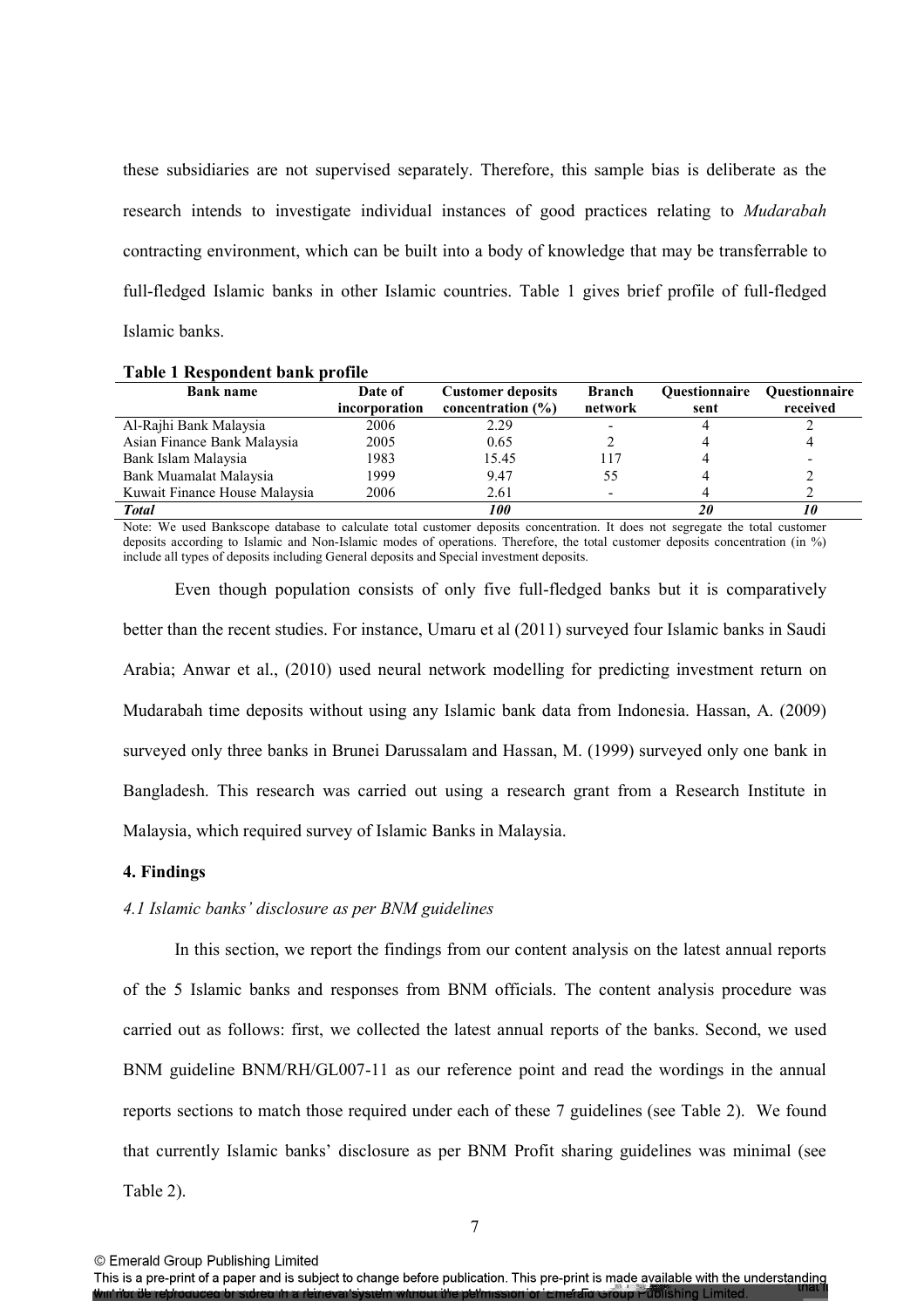**Table 2** 

| <b>Profit sharing investment account disclosure (REF: BNM/RH/GL007-11)</b>                                                                                                                                                                 | <b>Bank</b>  |
|--------------------------------------------------------------------------------------------------------------------------------------------------------------------------------------------------------------------------------------------|--------------|
| Information on Policies, procedures, product design or structures, profit allocation<br>basis, difference between various types of profit sharing investment accounts.<br>Information to assess risk and return profile of PSIA including: | None         |
| 1. Policies governing the management of PSIA funds                                                                                                                                                                                         |              |
| 2. Methodology in calculating profit attributable to IAHs.                                                                                                                                                                                 |              |
| 3. Types of financing and/or investment under the assets portfolios of each PSIA<br>funds                                                                                                                                                  | None<br>None |
| 4. Disclosure of amount of Profit equalization reserve (PER)<br>5. Historical performance on PSIA investment returns                                                                                                                       | None         |
| 6. Methods for the valuation of underlying assets of PSIA                                                                                                                                                                                  | None         |
| 7. Risk profile and investment strategy of the assets portfolio                                                                                                                                                                            | None         |
|                                                                                                                                                                                                                                            |              |

We discussed these shortcomings in the banks' disclosures with BNM officials, one of the officials from the Islamic banking policy department responded,

"These guidelines are based on self regulation, which require market players to be knowledgeable about the risks and risk mitigation procedures... these guidelines do not stand on their own. It is complementary to our overall capital adequacy framework for Islamic banks which cater several components".

Though there has been support for self-regulatory regimes because fewer codes reduce costs associated with legislation but it may not always be feasible to address so many subtle issues lurking in the Islamic banking transactions which have to be Shari'ah compliant. There are several concerns regarding self-regulation which cast further doubt upon its effectiveness. These include: lack of credibility, lack of visibility, the potential for being anti-competitive, confusion about what compliance with a code means, and doubts about enforcement (Cartwright, 2009). We argue that at present Islamic Banks in Malaysia are not equipped to do self-regulation for PSIAs. BNM is not sure of whether individual banks have actually complied with its guidelines. We asked, does BNM supervise and monitor the Islamic Banks separately? The official from supervision department responded,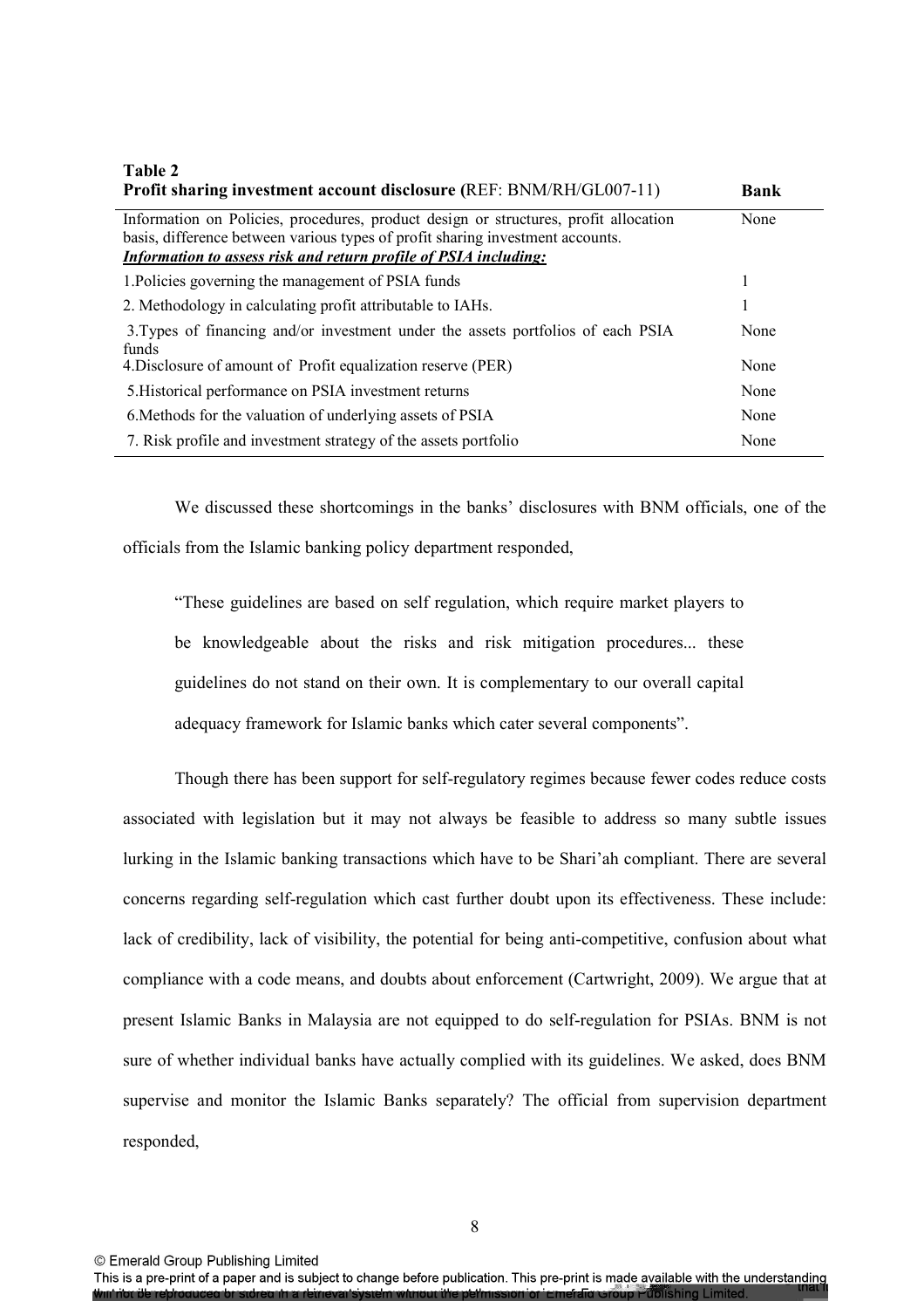"Supervision department in BNM has two modes of supervision: there is one department which caters for conglomerate supervision, and another department that looks at investment banks and overseas banks. Let say MayBank [holding], they will look at MayBank as a group and all the practices within MayBank group and inclusive of MayBank Islamic... we recognize the differences in the [operations] but we have to look at it holistically because I think we all are aware now even at the global level, people are talking about systematic risk"

 Clearly, this style of supervision does not seriously consider the shortcoming of this supervision problem. On this note, the official responded,

"If you look at the wordings of our guidelines, I think most of it will say that these are the minimum requirements. That means they [banks] can go beyond, there is no restrictions, and I think it is better to resolve information [asymmetry] but I think of course bank will consider between the cost of disclosing more and what they want to disclose. So it is entirely their decision"

Another respondent from the policy department stated,

"We do not go beyond describing the general principle because we do not want to be micromanaging, how they [banks] should conduct their business. We do not want to dictate them".

"There is no country that has come up with a very comprehensive guideline for governance framework."

Based on these findings, we argue that BNM guidelines are not stringent because banks do not get any severe penalties for non-compliance. Contractually, IAHs are a type of equity investors but these investors do not have the governance rights of either creditors or shareholders (Archer and Karim, 2009). We argue that it might be a sign of ineffective corporate governance in Islamic banks. In next section, we present our survey findings using our disclosure checklist. The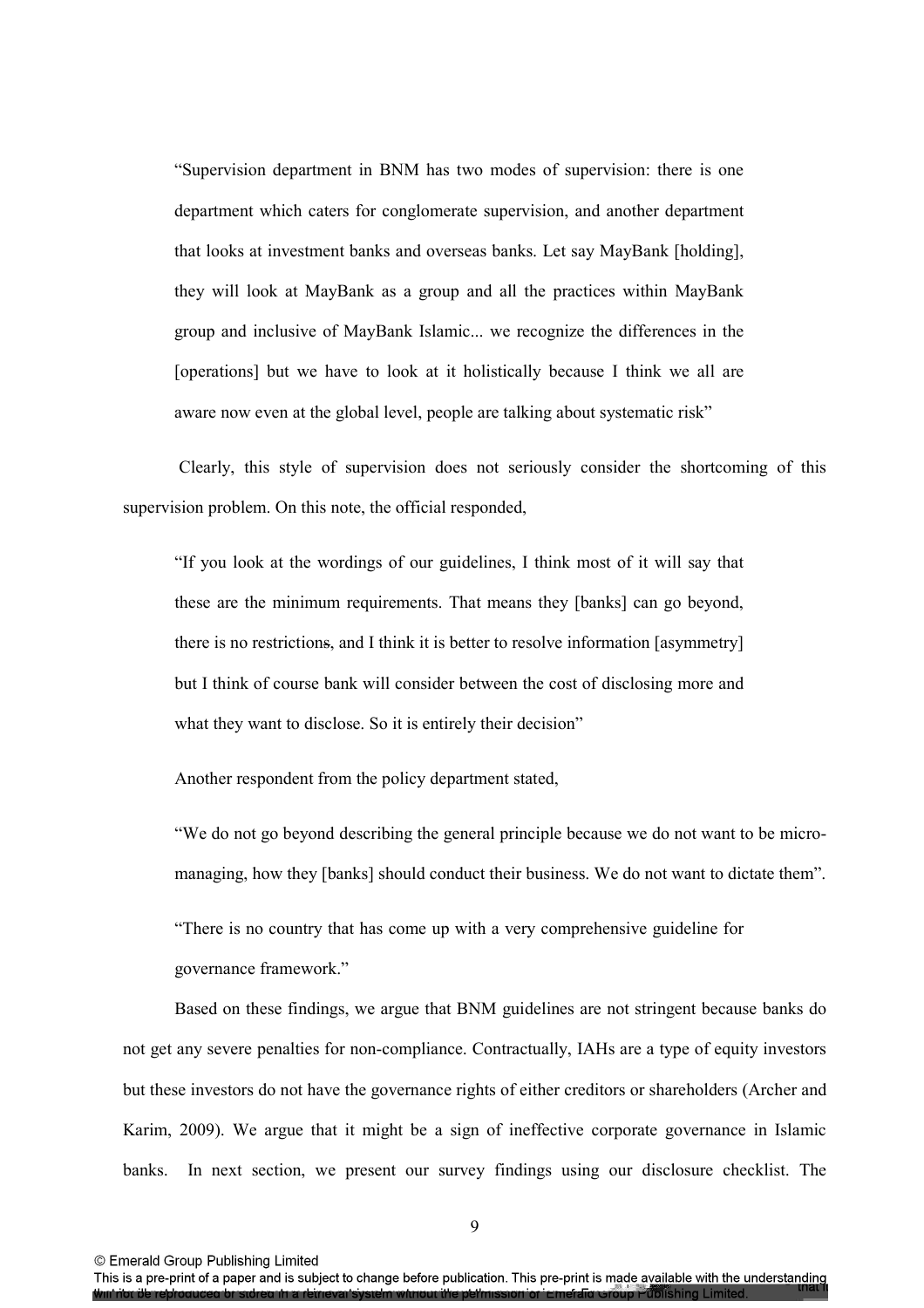disclosure checklist (see Appendix) consisted of two sections. Section A: *Investment Account Holders (IAH) Disclosures* (*General disclosure, disclosure on unrestricted and restricted investment account holder*). Section B: *General Governance and Shari'ah Governance Disclosures* i.e., governance practices of the Islamic banks.

# *4.2 Survey findings*

In this section, we report the results of survey using new checklist (see Appendix). These findings are aggregated at the bank level however we also provide tabular results for each item in the checklist in Table 3 and 4.

# *A-1 General disclosure*

The respondents from Asian Finance Bank and Al-Rajhi Bank indicated that the banks disclose the range of investment products available for investors as well as profile of the investors for whom investment products may be suitable. This approach is akin to Know Your Customer (KYC) policy. However none of the banks (except Asian Finance Bank) provide details of procedures. Similarly, none of the banks provide qualification, experience, duties, responsibilities of the investment managers and advisers hired by the banks to manage the investment portfolio. Al-Rajhi Bank provides such information only in the prospectus of the products. Asian Finance Bank and Al-Rajhi Bank reports profit distributed by type of unrestricted and restricted IAHS but they do not disclose the computation of Profit Equalization Reserve (PER) and Investment Risk Reserves (IRR). One of the respondents from Bank Muamalat mentioned that the bank does not maintain PER as it has been utilizing income from shareholders' fund to stabilize the rate of return to depositors. The respondent from Asian Finance Bank indicated that bank records only the total asset financed by type (unrestricted and restricted IAHs, in RM); in contrast, Al-Rajhi Bank provides this information only in the product prospectus. Both banks report changes in PER during the year and profit available for sharing between shareholders and IAHs. We also asked the respondents about their intention to disclose, those items which they do not disclose currently, and the bank might

This is a pre-print of a paper and is subject to change before publication. This pre-print is made available with the understanding mponisyaram winnan mphalamanan na mp smun Pilnlishing Limited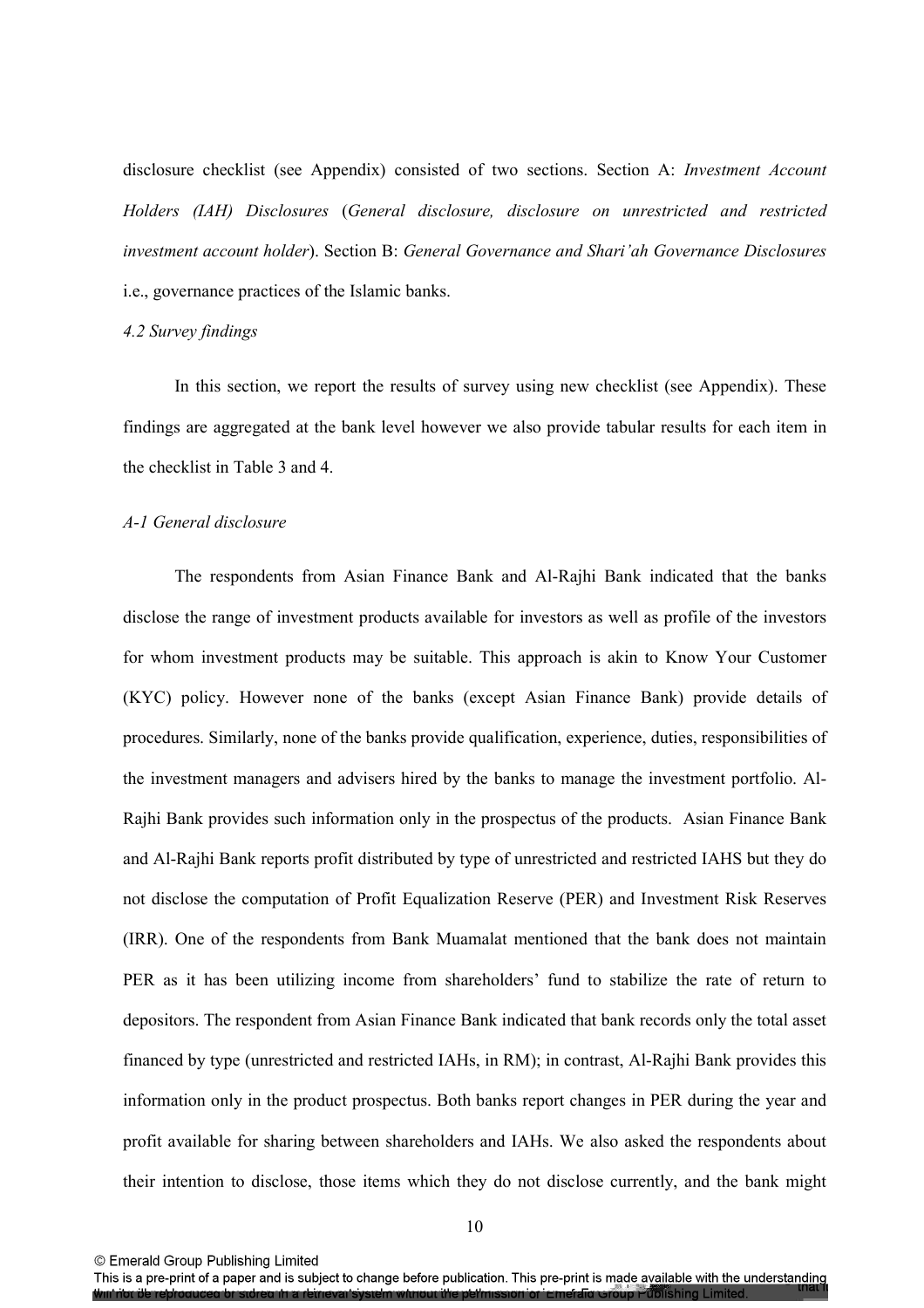intend to report in future. However, none of the respondents indicated that their banks have intentions to provide this information in future without giving any reasons.

# *A-2 Disclosure on Unrestricted Investment Accounts*

The respondents from Asian Finance Bank and Al-Rajhi bank indicated that their banks explain general investment objectives and risk sharing policies when offering investment products under unrestricted PSIAs. The rest of the banks do not provide information related to the general investment objectives and risk sharing policies. Furthermore, only Asian Finance Bank and Al-Rajhi bank report concentration of its investment in industrial sectors, economic, business, or political developments or changes that may affect the industry in which IAHs funds have been invested. The banks record but do not report, the total investments out of unrestricted IAHs funds (without any description of assets invested); degree of exposure to any securities or other assets having liquidity risk; actual allocation of IAHs funds by type of assets and as percentage of total invested funds. None of the banks currently report total expenses incurred on unrestricted IAHs; details of administrative expenses charged; proportion of profit earned by unrestricted IAHs before transfer to or from reserves. One of the respondents, from Asian Finance Bank mentioned that the bank does not plan to include the disclosure of these expenses in its annual report because such information is only for internal control and statutory compliance purposes.

Furthermore, none of the banks report the profit earned and paid out over past 5 years and profit rate on unrestricted IAH by maturity. A respondent from Al-Rajhi Bank mentioned that the information about administrative expenses charged to unrestricted IAHs is usually disclosed in the prospectus.

We find that the critical issues such as risk management policies related to these unrestricted investment accounts are not disclosed, which seem to suggest inadequate information sharing in relation to risks faced by these unrestricted investment account holders. A particular disquiet is the absence of the information related to the degree of exposure of these unrestricted investment account holders to the risks of different industrial sectors. These findings suggest that unrestricted

This is a pre-print of a paper and is subject to change before publication. This pre-print is made available with the understanding <u>meysakyatam winnau mamahmistanin a</u>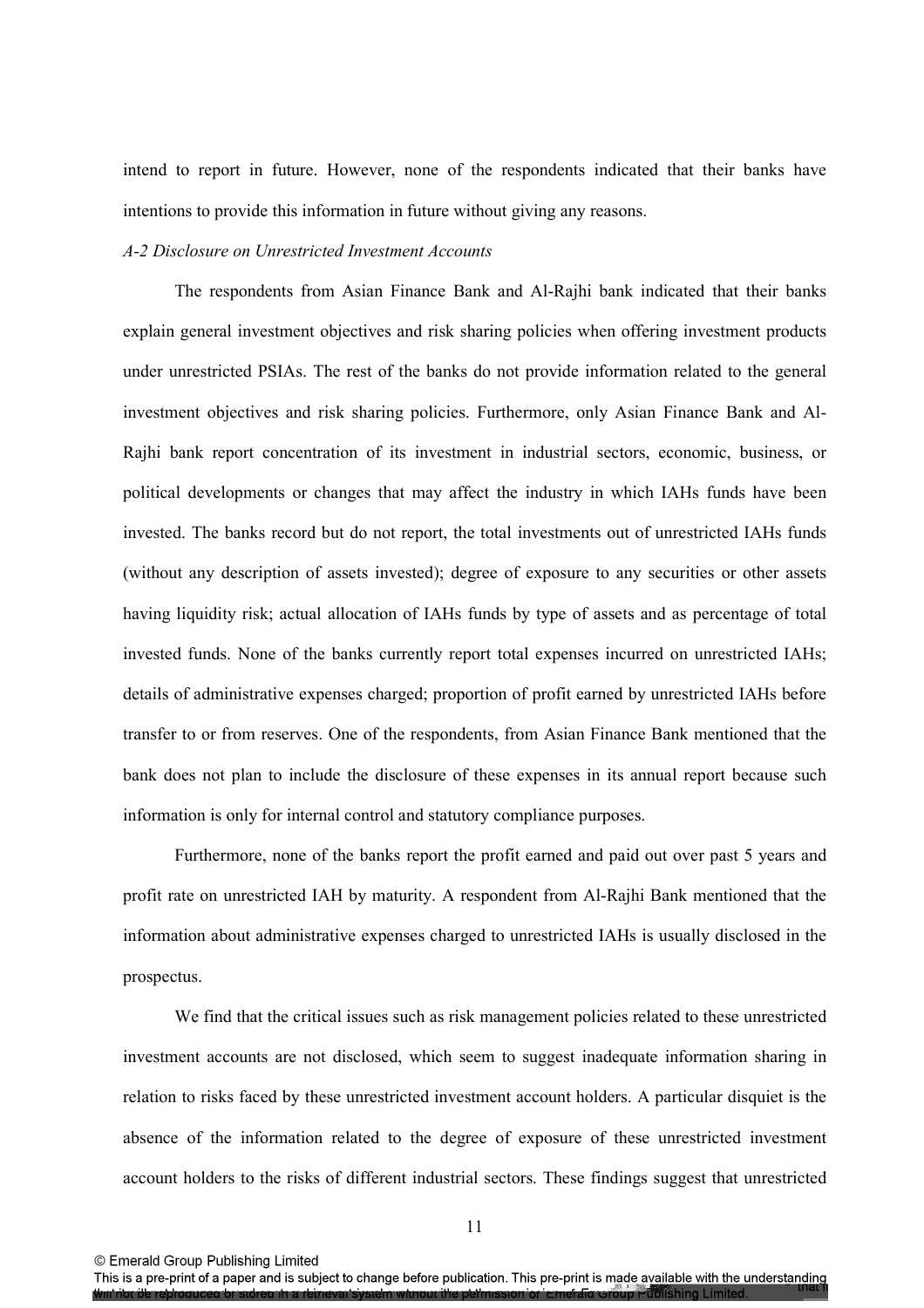IAHs are exposed to variety of risks which might not be properly monitored by these banks or currently not being properly addressed.

# *A-3 Disclosure on Restricted Investment Accounts*

A similar pattern in terms of responses from the two banks, Asian Finance Bank and Al-Rajhi Bank emerged when inquiry was made about the operations of restricted investment accounts. The respondents from these two banks indicated that, banks explain investment objectives and risk sharing policies when offering investment products under restricted PSIAs. None of the bank discloses limits on the amount of money that can be invested under these accounts<sup>2</sup>. One respondent from the Asian Finance Bank mentioned that the bank observes the statutory limit. Asian Finance Bank discloses profit rate on restricted IAH by maturity- 3 months, 6 months, 1 year, 2 years, 3 years, and 5 years, and the profit earned and paid out over past 5 years to IAHs.

 These findings seem to suggest that though some of the Islamic banks in Malaysia are currently keeping a record of information for tier-1 supplier of the capital but this information is not being relayed to the funds providers. In particular, there are four items of which none of the respondents disclosed. These are: historical returns over the past 5 years according to asset type; description and actual allocation of funds by type of assets and as percentage of total invested funds; administrative expenses incurred on restricted IAHs; and changes in asset allocation in the last 6 months. From the fund management perspective, banks should report such expenses incurred because bank as a *Mudarib* is accountable to *Rabbi-ul-Mal* about the total expenses incurred on the allocation of the funds and monitoring of invested capital. However, the local jurists view that *Mudarib* should not interfere in the running and management of the funds, which provide Islamic banks leeway and therefore no obligation. Table 3 shows the individual respondent's response according to disclosure items A-1, A-2 and A-3 without disclosing their identity. None of the respondents indicated that they have plans to introduce these items in disclosure in future.

 $\overline{a}$ 

This is a pre-print of a paper and is subject to change before publication. This pre-print is made available with the understanding

<sup>&</sup>lt;sup>2</sup> Jurists have different opinion on this matter.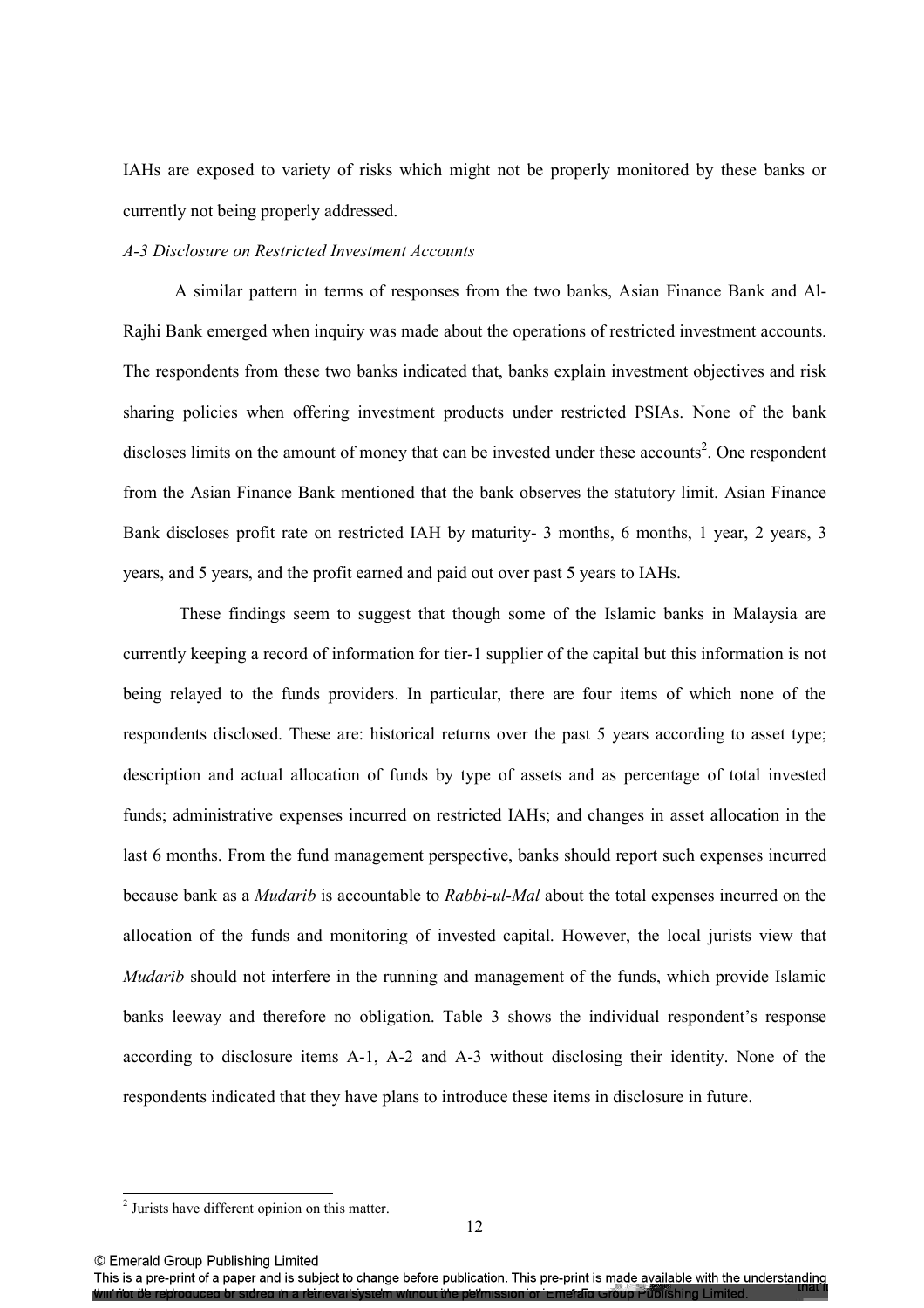# **Table 3 Individual responses as per Checklist item**

| Item no. | Yes            | N <sub>0</sub> | Item no. | Yes            | N <sub>0</sub> | Item no. | Yes            | N <sub>0</sub> |
|----------|----------------|----------------|----------|----------------|----------------|----------|----------------|----------------|
| A1.1     | 5              | 3              | A2.1     | 3              | 7              | A3.1     | 3              | 7              |
| A1.2     | 2              | 8              | A2.2     | 4              | 6              | A3.2     |                | 9              |
| A1.3     |                | 9              | A2.3     | $\overline{2}$ | 8              | A3.3     | 3              | 7              |
| A1.4     |                | 9              | A2.4     | 3              | $\tau$         | A3.4     | 3              | 7              |
| A1.5     |                | 9              | A2.5     | 3              | 7              | A3.5     | $\Omega$       | 10             |
| A1.6     | $\overline{2}$ | 8              | A2.6     | 3              | 7              | A3.6     | $\overline{2}$ | 8              |
| A1.7     | 3              | $\tau$         | A2.7     | $\overline{2}$ | 8              | A3.7     | $\theta$       | 10             |
| A1.8     | 5              | 5              | A2.8     | $\theta$       | 10             | A3.8     | $\Omega$       | 10             |
| A1.9     | 3              | 7              | A2.9     | 1              | 9              | A3.9     | $\Omega$       | 10             |
| A1.10    | $\theta$       | 10             | A2.10    | 3              | 7              | A3.10    |                | 9              |
| A1.11    | $\overline{2}$ | 8              | A2.11    | $\overline{2}$ | 8              | A3.11    | 2              | 8              |
| A1.12    | 3              | $\tau$         | A2.12    | $\overline{2}$ | 8              | A3.12    |                | 9              |
| A1.13    | 4              | 6              |          |                |                |          |                |                |
| A1.14    | 4              | 6              |          |                |                |          |                |                |

This table shows each respondent's response to checklist items. The respondents were asked to indicate, whether the bank discloses a particular item, "Yes". If a respondent did not place a tick the item, it indicated that bank did not disclose that particular item; therefore we treated it as a "No".

# *B-1 General Disclosure*

We inquired the respondents about the banks' disclosure related governance issues (see Section B of questionnaire in Appendix). In this section, our main intention was to identify whether banks have robust Shari'ah oversight. We wanted to know whether there was ever lapse or weak judgment on the part of Shari'ah committee or board. And, how does the bank report such weaknesses in their Shari'ah compliance. Starting with key disclosure on the list of fatwa(s) that facilitates (or otherwise stops) provision of the Islamic banking services, respondents from Asian Finance Bank indicated that currently the bank does not list fatwa(s) but the Shari'ah committee provides its assurance that the bank's products comply with Shari'ah principals in all aspects. Nevertheless, the bank plans to implement disclosure of this kind in future. In contrast, one of the respondents from Bank Muamalat indicated that since it is not a requirement of BNM, therefore, bank does not report the list of fatwa(s). The respondents from Al-Rajhi Bank, Bank Muamalat and Asian Finance Bank stated that the banks disclose the range nature, size and number of violations of

This is a pre-print of a paper and is subject to change before publication. This pre-print is made available with the understanding win'nor de reproduced or sidred in a remevar system witnout the permission or Emeraid Group Publishing Limited.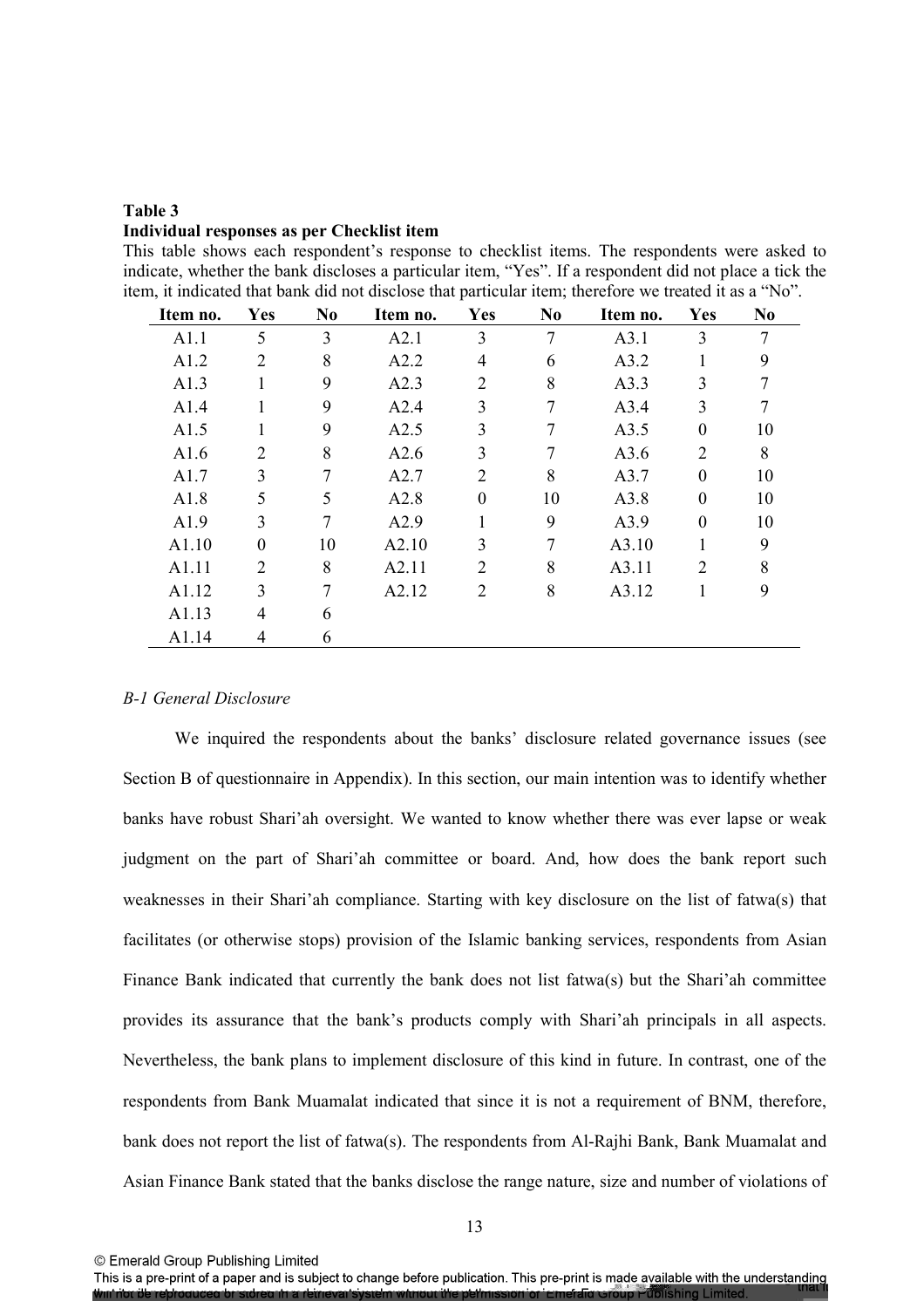Shari'ah compliance by the bank during the year. Only Al-Rajhi Bank reports when and why it has employed guarantors to mitigate risk exposure in PSIA. Al-Rajhi, Asian Finance Bank and Kuwait Finance House provide information on mediation and advice for IAHs set up by Bank Negara Malaysia including procedures for lodging complaints. Al-Rajhi bank and Kuwait Finance House describes the monitoring and auditing procedures specific to investment projects to ensure that shares of profit are fairly calculated and reliable information on progress and performance of the invested entities.

The respondents from Asian Finance Bank indicated that their bank is planning to implement the disclosure on type of breach and time period allowed to the entities to settle the issue as well as the punishment or action taken against incompetent entrepreneurs who deliberately cause loss to bank. Only Al-Rajhi Bank and Kuwait Finance House disclose the exit mechanism including the conditions that they shall immediately relinquish their board representativeness in the invested entities. Under second tier of *Mudarabah* contract, IAHs money is used by the entrepreneurs for production of goods and services, and after certain time, the income generated by this entrepreneur is to be distributed between the entrepreneur and the banks. If such entrepreneur purposely failed to earn income from the project, then the bank does not suffer losses contractually, since IAHs bear this loss. Though, these IAHs only recourse is to withdraw funds, subject to loss of accrued profit share if they do not observe the waiting period set out in the *Mudarabah* contract. They cannot expect central bank to protect their investment by the same method they use for depositors such as current account holders (Archer and Karim, 2007).

# *B.2 Shari'ah Governance Disclosure*

The role of Shari'ah has been in place since the beginning of Islam, traders were not permitted to close any transaction unless they knew Shari'ah principles concerning the transactions. Shari'ah scholars used to educate the traders in Islamic Law so that they would refrain from conducting any transactions that contradict Shari'ah. At present, this job has been taken over by the Shari'ah boards and committees (Garas and Pierce, 2010). Therefore, Islamic banks must abide by

This is a pre-print of a paper and is subject to change before publication. This pre-print is made available with the understanding un Publishing Limited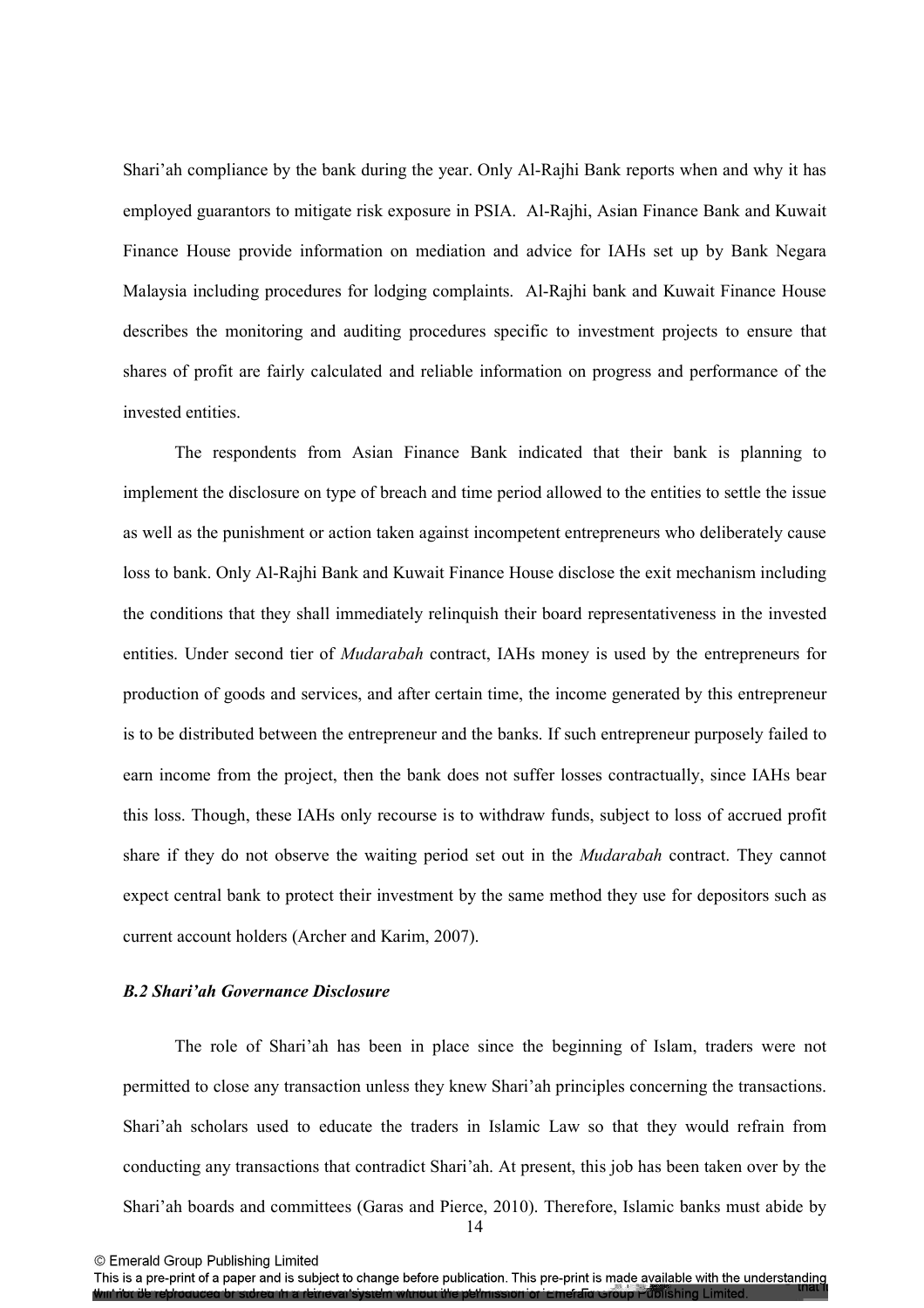their rulings due the Shari'ah board importance from the religious position. The respondents from Al-Rajhi, and Asian Finance Bank indicated that banks report procedures for screening and selection of Shari'ah committee members, whereas, Kuwait Finance House stated that it is not a requirements and therefore bank does not plan to provide this disclosure in future. Nearly all the respondents indicated that their banks disclose the duties and responsibilities of Shari'ah board members and the remuneration of Shari'ah board member. The respondents indicated that their banks report on Shari'ah Supervisor Board (SSB)'s role to work with management to ensure that everything about the financial products comply with the principles and percept of Shari'ah. Furthermore, these respondents stated that these board members verify transactions to check their compliance and most importantly they are able to provide an unbiased opinion on all matters*.* 

The respondents from three banks - Al Rajhi , Kuwait Finance House and Asian Finance Bank indicated that their bank disclose expenses incurred on the external Shari'ah auditors and consultants. SSB members are involved in the calculation and payment of Zakat as well as disposing of non-Shari'ah compliant earnings. The respondents from Al Rajhi, Kuwait Finance House commented that it is a statutory requirement in Malaysia that SSB are not sitting on more than one SSB. When we asked about whether the bank reports on SSB members' verification of the contractual documents and terms and conditions observed by the invested entities, we obtained different answers. The respondents from Asian Finance House indicated that it is verified through audits. While, the respondent from Bank Muamalat indicated that the responsibility of such disclosure rests with Shari'ah committee. The respondents from Bank Muamalat indicated that it is not a requirement of BNM. Table 4 shows the individual respondent's response according to disclosure items B-1, and B-2 without disclosing their identity.

© Emerald Group Publishing Limited

This is a pre-print of a paper and is subject to change before publication. This pre-print is made available with the understanding wasan wanna umumin ambin wasan inishing Limited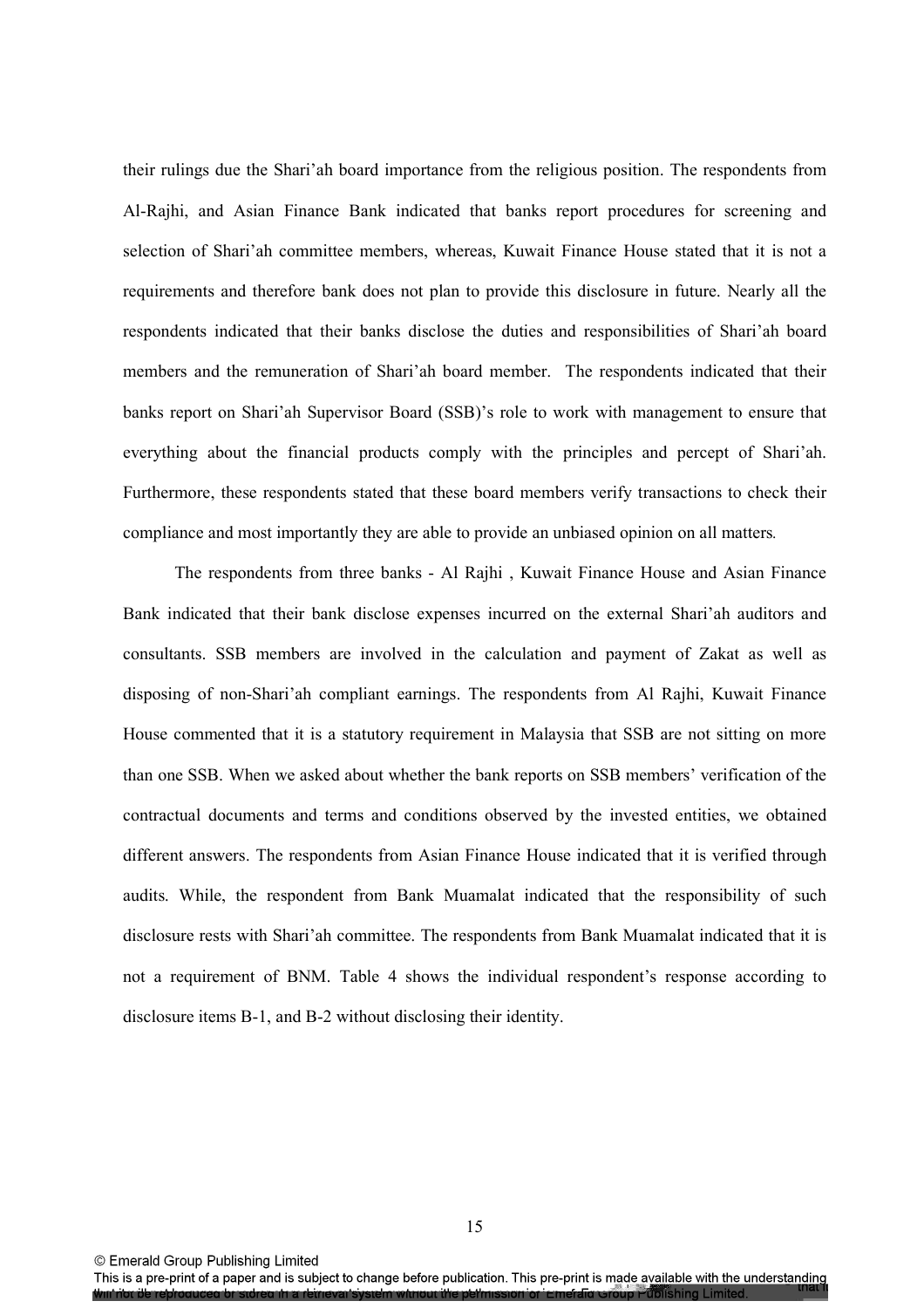# **Table 4 Individual responses as per Checklist item**

This table shows each respondent's response to checklist items. The respondents were asked to indicate, whether the bank discloses a particular item, "Yes". If a respondent did not place a tick the item, it indicated that bank did not disclose that particular item; therefore we treated it as a "No". Plan to

|             |     |                | disclose in |                   |     |    |
|-------------|-----|----------------|-------------|-------------------|-----|----|
| Item no.    | Yes | N <sub>0</sub> | future      | Item No.          | Yes | No |
| B1.1        | 3   | 6              |             | B2.1              | 4   | 6  |
| <b>B1.2</b> | 6   |                |             | <b>B2.2</b>       | 10  |    |
| <b>B1.3</b> |     |                |             | <b>B2.3</b>       | 9   |    |
| <b>B1.4</b> | ∍   | 8              |             | <b>B2.4</b>       |     |    |
| <b>B1.5</b> |     | 6              |             | <b>B2.5</b>       |     |    |
| <b>B1.6</b> |     |                |             | <b>B2.6</b>       |     |    |
| B1.7        |     | 6              |             | <b>B2.7</b>       |     |    |
| <b>B1.8</b> | ∍   | 8              |             | <b>B2.8</b>       |     |    |
| <b>B1.9</b> |     | 8              |             | <b>B2.9</b>       |     |    |
| B1.10       |     |                |             | B <sub>2.10</sub> |     |    |

# **5. Discussion and Conclusions**

Our survey findings show that, most of the items proposed in our checklist are not being disclosed in the annual reports currently; such items are being recorded for internal record purposes only. This attitude is contrary to Islamic teachings which back contractual obligations and the disclosure of information as sacred duty. The *Rabbul mal* must be made aware of, through any means necessary that the Islamic bank in its capacity of *Mudarib* will monitor investment of the funds in the *Halal* businesses. Islamic bank is expected to report a true and accurate profit (loss). Thus, the question of trust is of utmost importance to reduce information asymmetry.

Our findings show that, information such as risk management procedures to mitigate market risks faced by IAHs, is not provided in appropriate and transparent manner. In terms of Shari'ah governance, the banks record, but do not report adequately the progress and performance of invested entities under second tier of Mudarabah. Furthermore, banks do not inform about the actions taken against entrepreneur to address the moral hazard, as well as, banks do not report their exit strategy to IAHs in the case of unfavourable incidents. No doubt, our survey has certain

This is a pre-print of a paper and is subject to change before publication. This pre-print is made available with the understanding win'nor de reproduced or sidred in a remevar system witnout the permission or Emeraid Group Publishing Limited.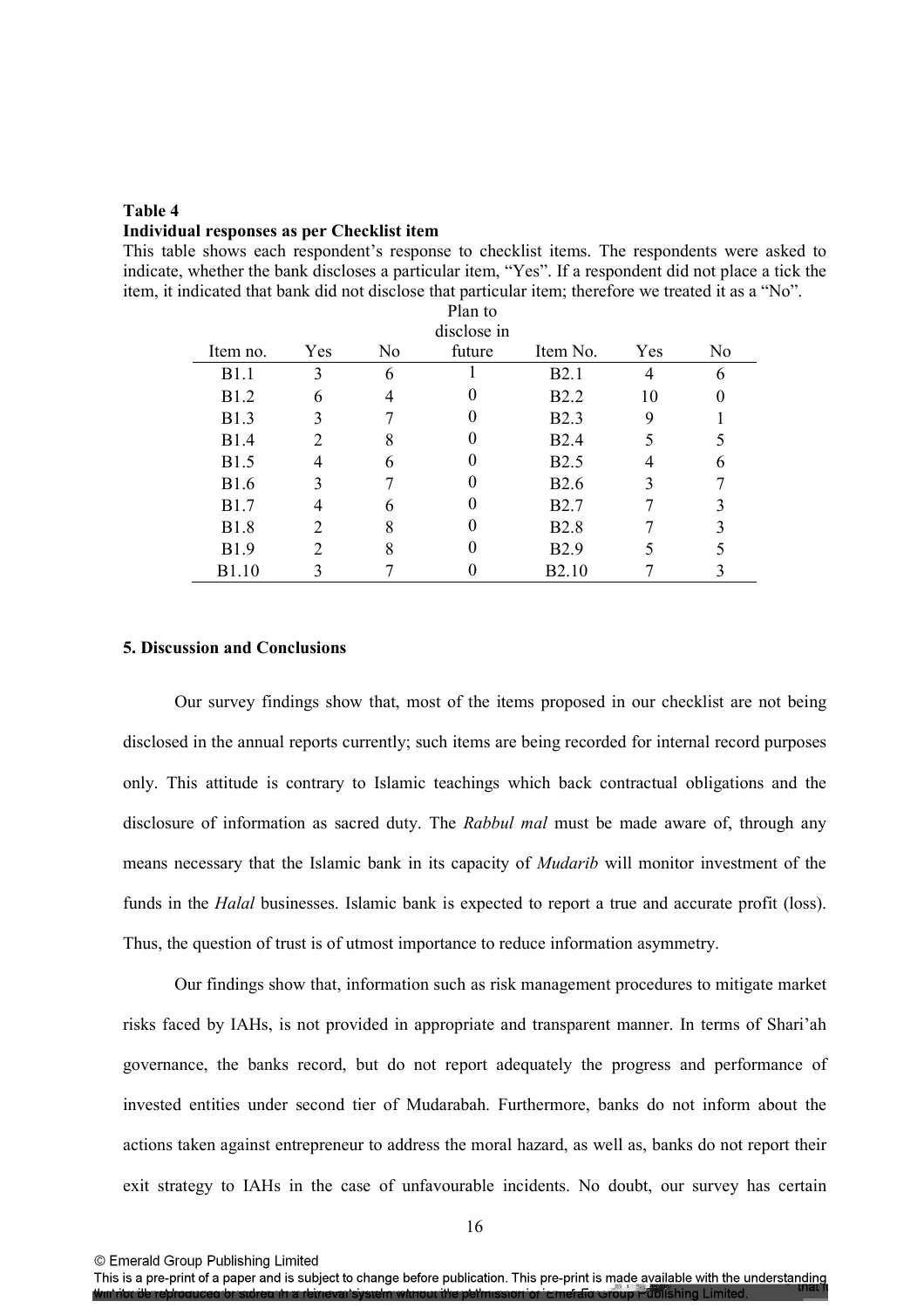limitations and therefore we cannot generalize findings to different Islamic banks which are explored in recent studies (see e.g., Sufian, 2010). We were not able to get responses from all fullfledged Islamic banks. It is quite unsettling issue as why Bank Islam did not participate in this survey.

Our findings suggest that, IAH should pressure for stringent procedures and regulations. According to Archer et al., (1998, p.167) mitigating existing deficiencies would be a generalization of 'hostage posting' as the Islamic banks would be induced to invest non-trivial proportions of shareholders' funds in all *Mudarabah,* as a bonding measure to extend 'vicarious monitoring'. Monitoring capabilities can be strengthened by active involvement of IAHs in the governance structure, by granting of some representation of IAHs on the board or the audit committee of the board, and/or at the annual general meeting of Islamic banks. Their participation might be restricted to only approving the bank's financial statements and the appointment of external auditors and members of the SSB, since the *Mudarabah* contract does not permit interference by investors in management, but gives a clear signal to the bank management that the concerns of IAH would be the utmost priority.

AAOIFI Financial Accounting Standard No. 3 provides basic guidelines to the accepted method of recording the accounting entries for a *Mudarabah* transaction and delves deeper into information risk and how to mitigate moral hazard through proper accounting methods. Similarly, AAOIFI Shari'ah Standard No. 13 sheds some light in terms of accounting disclosure by requiring the parties of the contract to reach an agreement through a Memorandum of Understanding, which should indicate the intention of parties to use either *Restricted* or *Unrestricted* Mudarabah, preagreed profit sharing ratio and the type of guarantees which shall be presented by *Mudarib* to cover misconduct, negligence or breach of contract or other relevant issues in this regard (Latiff, 2010).

Archer and Karim (2007) criticize the current regulation of IAHs from depositor protection perspective. They propose that IAHs should be treated as investors and the securities regulators rather than banking regulator should do monitoring and supervision. Archer and Karim (2007) do

This is a pre-print of a paper and is subject to change before publication. This pre-print is made available with the understanding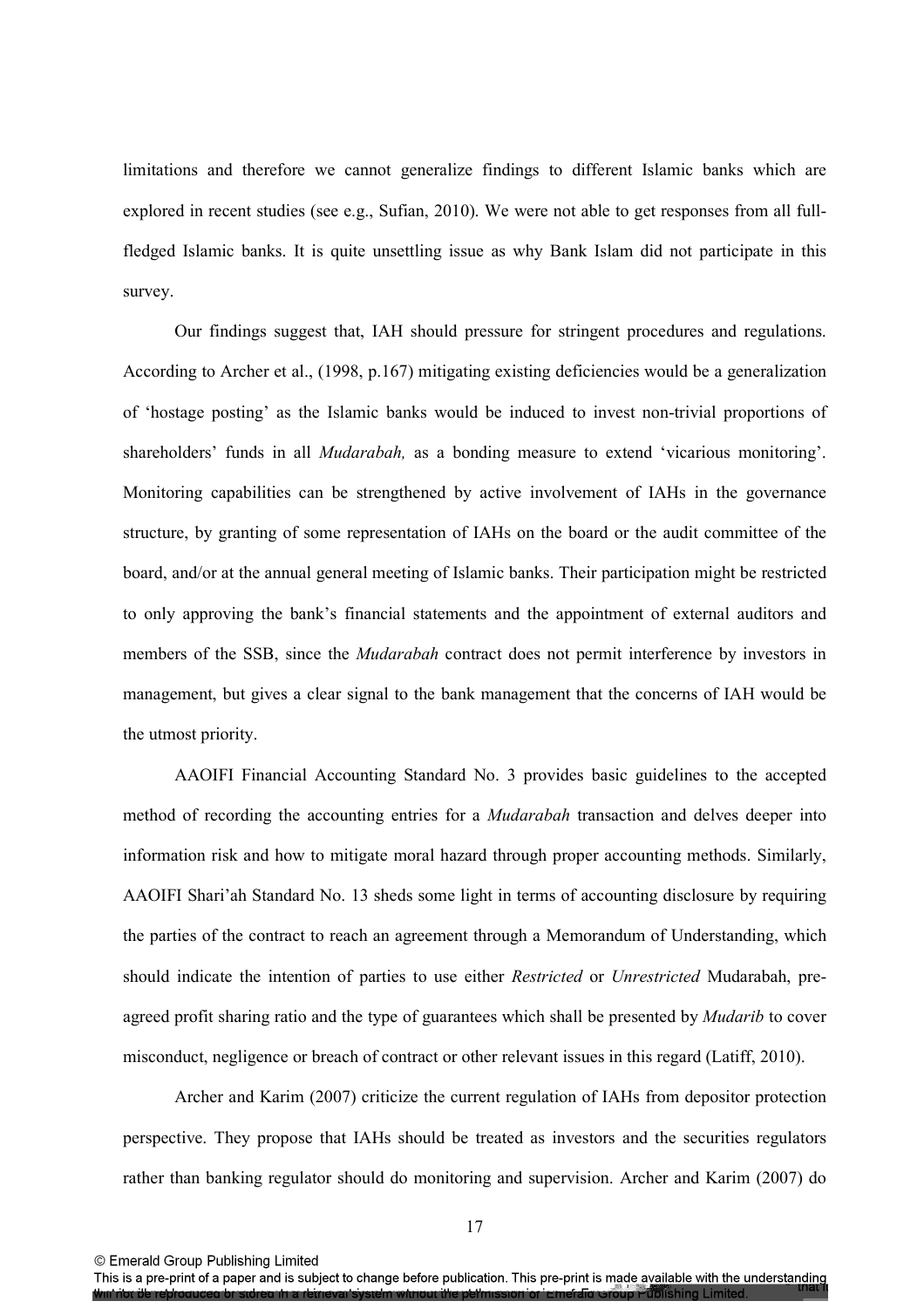not propose the role of securities regulator in making market discipline possible. One possibility might be that, the securities regulator teams up local credit rating agency, after taking into account riskiness of Islamic bank's portfolio, assign a rating to Islamic banks. In this regard, Standards & Poors Raring Services launched a new service in 2007 that gives their customers a useful opinion about their profit-sharing investment accounts by providing Stability Ratings for Islamic banks offering PSIAs (Al Bawaba, 2007). These ratings are Standards & Poors opinion about the expected stability of cash flow distributable to PSIA holders of Islamic financial institutions on scale running from, SR-1 (highest) to 'SR-7' (lowest). Though it is a good innovation, but the critics might argue that it has major problems i.e., *Mudarabah* is equity investment and *Mudarabah* investments are not tradable. Ratings can be assigned easily to the debt instruments, which are tradable in the capital market.

Another forthcoming solution is to give high valued restricted IAHs privy to detailed qualitative information. On the other hand, for the unrestricted investment accounts holders, quantitative information should be accompanied by qualitative information gathered by the fund managers (Latiff, 2010). Such reports should be prepared regularly, and made accessible to all interested investors. Transparency must be enhanced in the compliance and financial reporting and external audit functions covering all types of *Mudarabah* investments, whether reported on or off the bank's balance sheet. In some countries, where compliance with IAS is mandatory without any room for AAOIFI standard, some Islamic banks might have PSIA that are off-balance sheet (Abdul-Aziz, 2011). We propose that our checklist of items would provide Islamic banks self-assessment toolkit to address current shortcomings. It will enhance transparency, timeliness and appropriateness in disclosure related to PSIAs. BNM introduced a new Shari'ah governance framework for Islamic Financial Institutions (IFIs) which became effective starting 1 January 2011. BNM required each IFI to confirm the status of compliance with this framework at the end of six month period however it is was not still mandatory (at the time of writing of this paper). We propose that PSIA should be regulated through a stringer set of disclosure requirements by

This is a pre-print of a paper and is subject to change before publication. This pre-print is made available with the understanding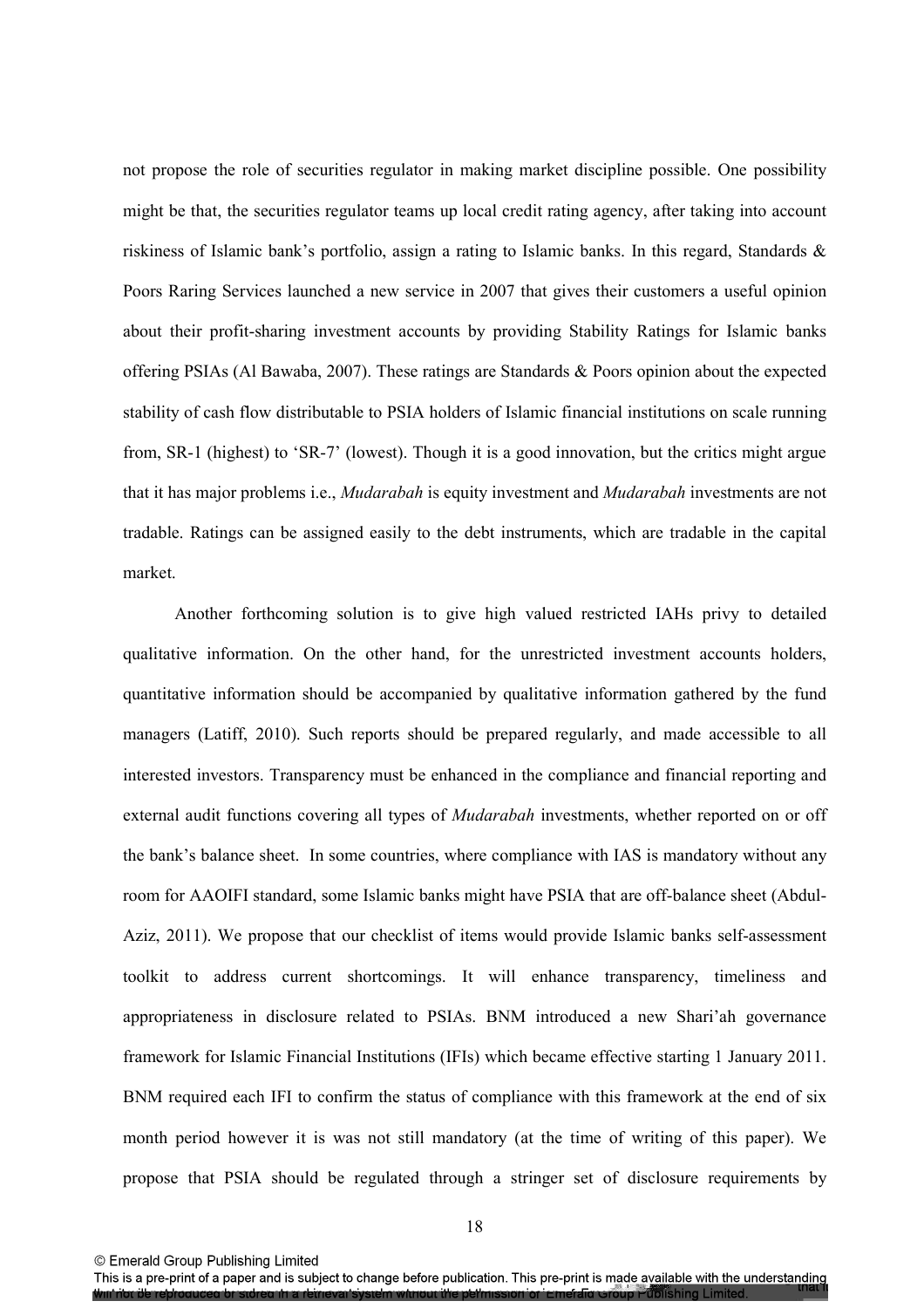securities commission and not by the banking sector regulators, which would force the noncompliant bank to improve its deficiencies in disclosure related to PSIA. In case of non-compliance, such banks should not be allowed to offer such products and in the extreme case of non-compliance, such bank licence should be suspended.

© Emerald Group Publishing Limited

This is a pre-print of a paper and is subject to change before publication. This pre-print is made available with the understanding win nor de reproduced or sidred in a retrieval system without the permission or Emeratic Group Publishing Limited.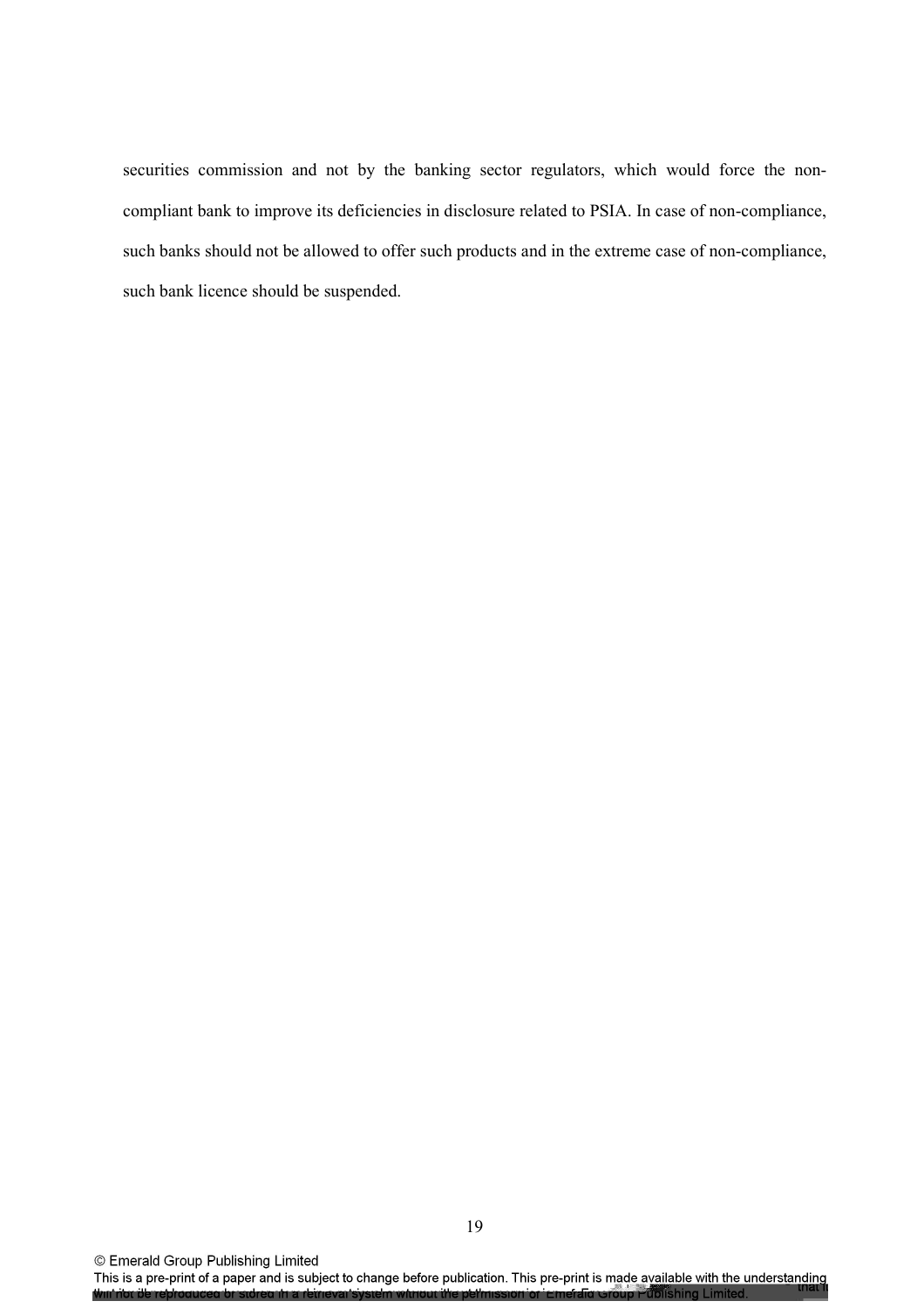# **References**

Abdul-Aziz, A., (2011) "Risk and Riba". *Operational Risk and Regulation* 12(5), 33-35.

- Al Bawaba, 2007, S&P introduces stability ratings for Islamic banks with profit-sharing investment accounts. Online http://search.proquest.com/docview/194815615?accountid=42518, Al Bawaba News, 22nd September.
- Al Tiby, A. M (2011). *Islamic Banking How to Manage Risk and Improve Profitability.* John Wiley & Sons: New Jersey.
- Amin, H., Abdul Rahman, AR., Sondoh-Jr, S.L. Chooi-Hwa, M.A (2011) "Determinants of customers' intention to use Islamic personal financing". *Journal of Islamic Accounting and Business Research* 2(1), 22-42.
- Anwar, S., Romansyah, D., Pramono, S., & Watanabe, K. (2010). Treating return of mudharabah time deposit as investment instrument. *Humanomics, 26*(4), 296-309.
- Archer, S., Karim, A.A., (2007) *Islamic Finance: The Regulatory Challenge.* Wiley-Finance: Singapore.
- Archer, S., Karim, A.A., (2009) "Profit-sharing investment accounts in Islamic banks: Regulatory problems and possible solutions". *Journal of Banking Regulations* 10 (4), 300-306.
- Bank Negara Malaysia, 2010, Guidelines on *Musharakah* and *Mudharabah Contract* for Islamic Banking Institutions. Online http://www.bnm.gov.my/index.php?ch=18&pg=55&ac=584 .
- Cartwright, P. (2009) "Retail depositors, conduct of business and sanctioning". *Journal of Financial Regulation and Compliance* 17(3), 302-317.
- Garas, S.N., Pierce, C., (2010) "*Shari'a* supervision of Islamic financial institutions", *Journal of Financial Regulation and Compliance* 18(4), 386-407.
- Hassan, A. (2009). Risk management practices of Islamic banks of Brunei Darussalam. *The Journal of Risk Finance, 10*(1), 23-37
- Hassan, M.K. (1999). Islamic banking in theory and practice: The experience of Bangladesh. *Managerial Finance, 25*(5), 60-113.
- Hassan, M.K., and Ahmad, F. (2007) "Regulation and Performance of Islamic Banking in Bangladesh", *Thunderbird International Review* 49(2), 251-277.
- Ismail, A.G., 2010, *Money, Islamic Banks and the Real Economy*. Cengage Learning: Singapore.
- Latiff, S.H. (2010) The Risk Profile of Mudaraba and Its Accounting Treatment, In Verandos, M.A, (ed) *Current Issues in Islamic Banking and Finance Resilience and Stability in the present System*, 2010, Heritage Trust Group: Singapore.

<sup>©</sup> Emerald Group Publishing Limited This is a pre-print of a paper and is subject to change before publication. This pre-print is made available with the understanding win nor de reproduced or stored in a retrieval system without the permission or Emeraid Group Publishing Limited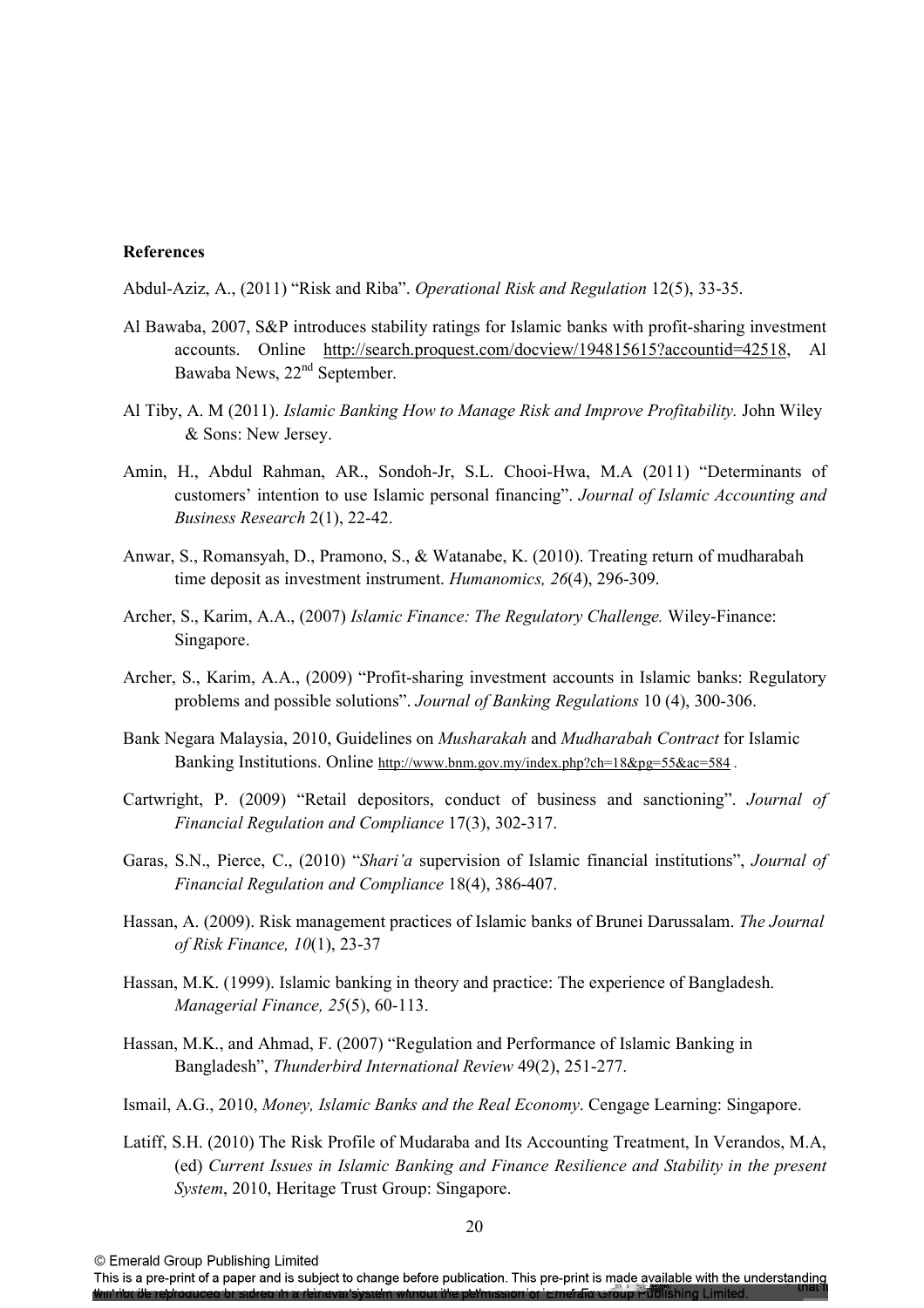- Sufian, F. (2010). Does foreign presence foster Islamic banks performance? Empirical evidence from Malaysia. *Journal of Islamic Accounting and Business Research,* 1(2), 128-147.
- Sundararajan, V. and Erico, L. (2002) "Islamic Financial Institutions and Products in the Global Financial System: Key Issues in Risk Management and Challenges Ahead*", IMF Working Paper No.02/192*. Washington: International Monetary Fund.
- Umaru, M. Z., Olalekan, B. S., & Chetubo, K. D. (2011). Social reporting practices of Islamic banks in Saudi Arabia. *International Journal of Business and Social Science* 2(23).193-205.

© Emerald Group Publishing Limited

This is a pre-print of a paper and is subject to change before publication. This pre-print is made available with the understanding win'nor de reproduced or sidred in a retrieval system without the permission or Emeraid Group Publishing Limited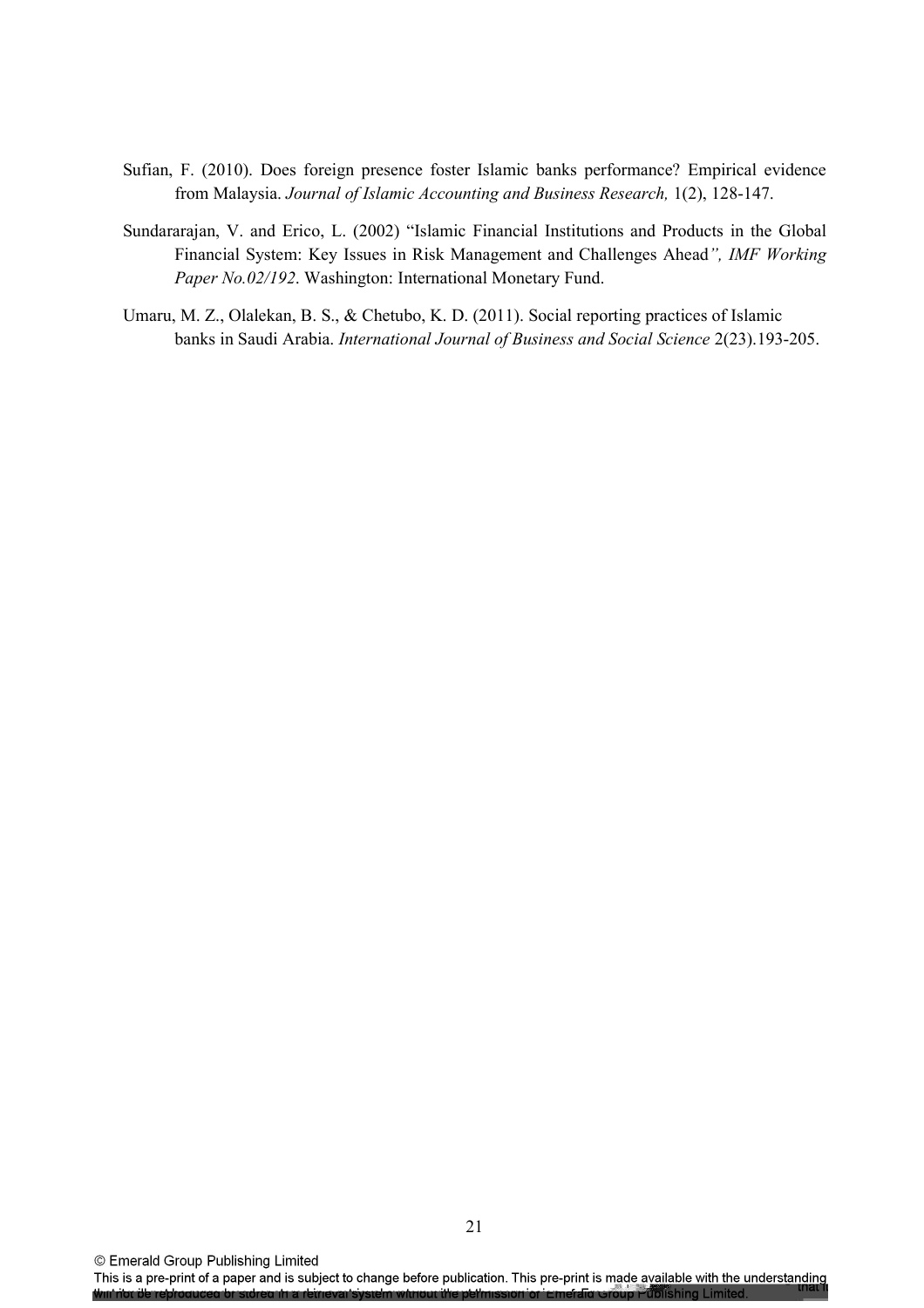| ĵ |  |
|---|--|
|   |  |
|   |  |
|   |  |
|   |  |
|   |  |
|   |  |

# **Survey questionnaire**  Survey questionnaire

**Instructions**  Instructions

This survey is about the disclosures of Profit Sharing Investment Accounts (PSIA) in the annual reports of the Islamic banks. The survey This survey is about the disclosures of Profit Sharing Investment Accounts (PSIA) in the annual reports of the Islamic banks. The survey is divided into two sections: s divided into two sections:

Section A: Investment Account Holders Disclosures focuses on the PSIA - unrestricted and restricted investment account holder Section A: Investment Account Holders Disclosures focuses on the PSIA - unrestricted and restricted investment account holder disclosures. It has three parts A-1, A-2 and A-3. disclosures. It has three parts A-1, A-2 and A-3.

Section B: General Governance and Shariah Governance Disclosures focuses on the governance practices in a Islamic bank. Section B: General Governance and Shariah Governance Disclosures focuses on the governance practices in a Islamic bank.

Please tick "√" under "Yes" to indicate that your bank has such disclosure practice. If your bank currently does not disclose but Plan to implement please indicate the proposed date (if known). If your bank currently **does not** provide the required disclosure in its annual Please tick " $\sqrt{n}$  under "Yes" to indicate that your bank has such disclosure practice. If your bank currently does not disclose but Plan to mplement please indicate the proposed date (if known). If your bank currently does not provide the required disclosure in its annual report as per statements in each section, please provide reasons in the space given. report as per statements in each section, please provide reasons in the space given.

Name of the Bank:\_\_\_\_\_\_\_\_\_\_\_\_\_\_\_\_\_\_\_\_\_ Name of the Bank:

Respondent's job title:\_\_\_\_\_\_\_\_\_\_\_\_\_\_\_\_\_\_\_\_\_\_\_\_\_ Respondent's job title:

Date of incorporation of the Bank: **Example 20** Date of incorporation of the Bank:

Total number of branches in Malaysia:\_\_\_\_\_\_\_\_\_\_\_\_\_\_\_\_\_\_\_\_\_\_\_\_\_\_\_\_\_\_\_\_\_\_\_\_\_ Total number of branches in Malaysia: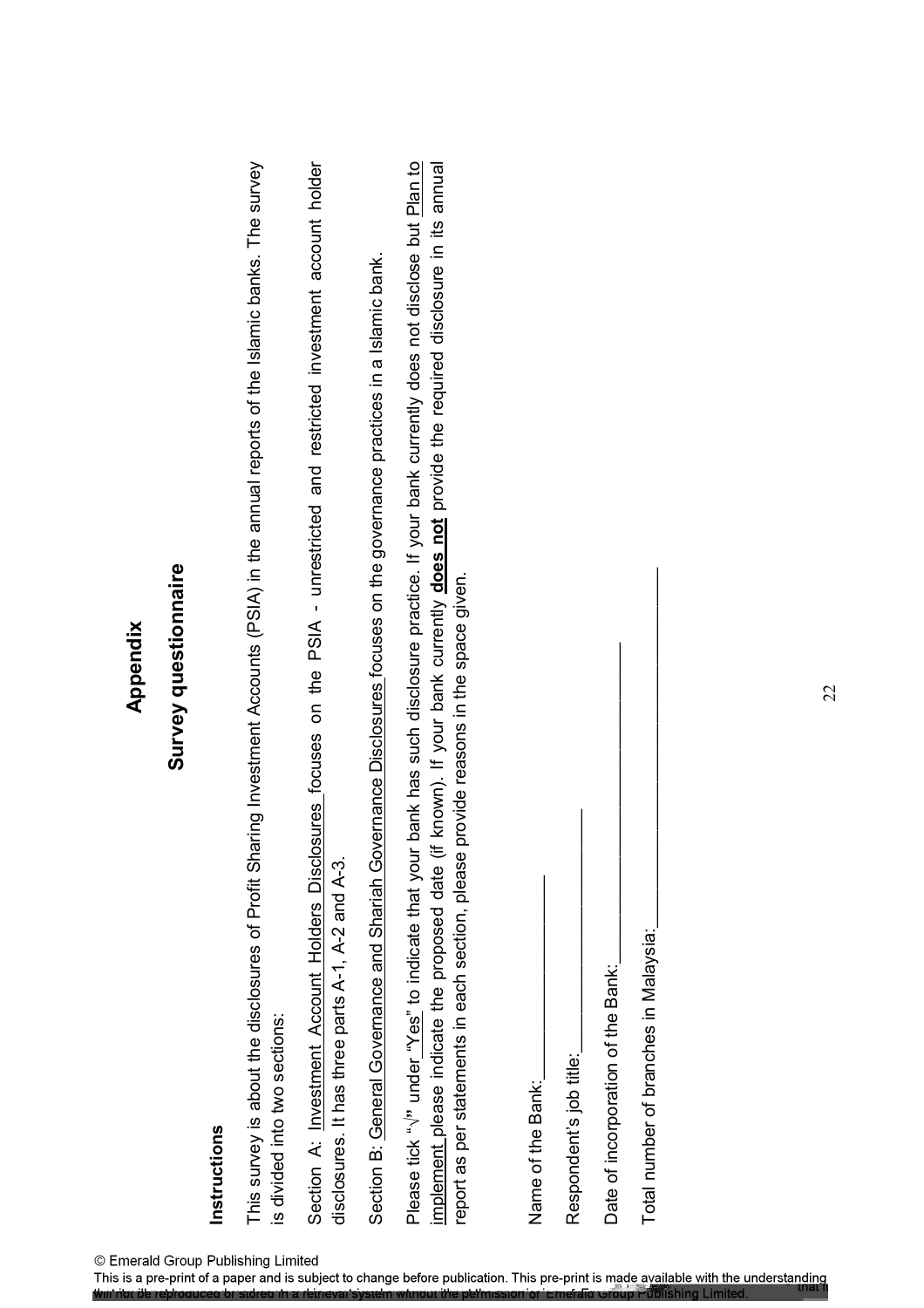A. Investment Account Holder (IAH) Disclosures **A. Investment Account Holder (IAH) Disclosures** 

A.1 General Disclosure *A.1 General Disclosure* 

| <b>Statements</b>                                                                                             | Yes | Plan to implement. Please<br>indicate the proposed<br>date (if known) | If No, and do not plan to include.<br>example, not a requirement, not<br>Please provide reasons (for<br>important etc) |
|---------------------------------------------------------------------------------------------------------------|-----|-----------------------------------------------------------------------|------------------------------------------------------------------------------------------------------------------------|
| Bank states range of investment products available for investors.                                             |     |                                                                       |                                                                                                                        |
| investment products may be<br>Bank states profile of investors for whom<br>suitable.                          |     |                                                                       |                                                                                                                        |
| Bank provides details of procedures involving purchase distribution and<br>redemption of investment products. |     |                                                                       |                                                                                                                        |
| investment advisors, portfolio<br>Bank reports educational qualification of<br>managers, and trustees.        |     |                                                                       |                                                                                                                        |
| Bank reports experience of investment advisors, portfolio managers and<br>trustees.                           |     |                                                                       |                                                                                                                        |
| investment advisors.<br>Bank explains duties and responsibilities of                                          |     |                                                                       |                                                                                                                        |
| portfolio managers.<br>Bank explains duties and responsibilities of                                           |     |                                                                       |                                                                                                                        |
| Bank reports Profit distributed by type (unrestricted and restricted IAHs) (in<br>RM).                        |     |                                                                       |                                                                                                                        |
| Bank reports computation and amount of Profit Equalization Reserve<br>(PER) (in RM)                           |     |                                                                       |                                                                                                                        |
| Bank reports computation and amount of Investment Risk Reserves (IRR)<br>(in RM).                             |     |                                                                       |                                                                                                                        |
| $(in RM)$ .<br>Bank reports Total assets financed by IAHs                                                     |     |                                                                       |                                                                                                                        |
| Bank reports Total assets financed by type (unrestricted and restricted<br>IAHS) (in RM)                      |     |                                                                       |                                                                                                                        |
| ig the year.<br>Bank reports changes in PER and IRR durin                                                     |     |                                                                       |                                                                                                                        |
| sharing between IAH and<br>ğ<br>available<br>profit<br>total<br>reports<br>shareholders.<br><b>Bank</b>       |     |                                                                       |                                                                                                                        |

© Emerald Group Publishing Limited

This is a pre-print of a paper and is subject to change before publication. This pre-print is made available with the understanding<br>Wur not de reproduced br sidred in a retrieval system without the permission or Emerald Gr

23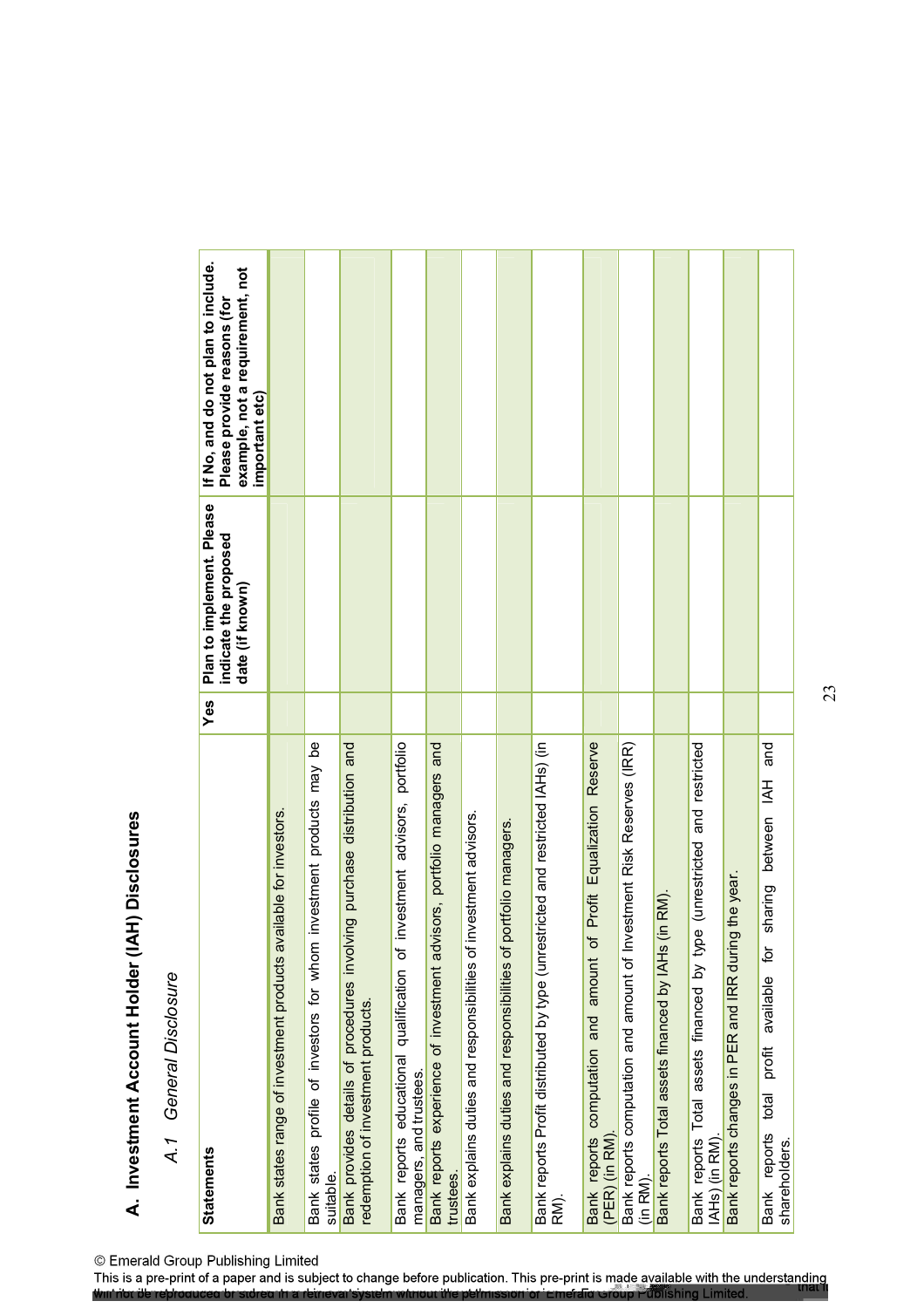| <b>Statements</b>                                                                                                                                                                  | Yes | Plan to implement. Please<br>indicate the proposed<br>date (if known) | requirement, not important etc)<br>reasons (for example, not a<br>If No, and does not plan to<br>include. Please provide |
|------------------------------------------------------------------------------------------------------------------------------------------------------------------------------------|-----|-----------------------------------------------------------------------|--------------------------------------------------------------------------------------------------------------------------|
| jectives and risk-sharing policies<br>unrestricted PSIA.<br>Bank explains its general investment obj<br>when offering investment products under                                    |     |                                                                       |                                                                                                                          |
| Bank reports concentration of its investment in industrial sectors.                                                                                                                |     |                                                                       |                                                                                                                          |
| Bank reports economic, business, or political developments or changes<br>that may affect that industry or group of industries in which it has invested<br>IAH <sub>s funds</sub> . |     |                                                                       |                                                                                                                          |
| Bank reports total investment of unrestricted IAHs (in RM).                                                                                                                        |     |                                                                       |                                                                                                                          |
| Bank reports description of assets in which it invests IAHs funds.                                                                                                                 |     |                                                                       |                                                                                                                          |
| Bank reports its degree of exposure to any securities or other assets which<br>have liquidity risk.                                                                                |     |                                                                       |                                                                                                                          |
| as<br>funds by type of assets and<br>Bank reports actual allocation of IAHs<br>percentage of total invested funds.                                                                 |     |                                                                       |                                                                                                                          |
| Bank reports total expenses incurred on unrestricted IAHs (in RM).                                                                                                                 |     |                                                                       |                                                                                                                          |
| Bank reports details administrative expenses charged to unrestricted IAHs<br>(in RM).                                                                                              |     |                                                                       |                                                                                                                          |
| Bank reports proportion of profit earned by unrestricted IAHs before<br>transfer to or from reserves (amount and as percentage of funds invested).                                 |     |                                                                       |                                                                                                                          |
| Bank reports profit earned and paid out over past 5 years to IAHs<br>(amount and as percentage of funds invested).                                                                 |     |                                                                       |                                                                                                                          |
| IAH by maturity- 3 months, 6<br>months, 1 year, 2 years, 3 years, and 5 years.<br>Bank reports profit rate on unrestricted                                                         |     |                                                                       |                                                                                                                          |

A.2 Disclosure on Unrestricted Investment Account Holders (IAHs) *A.2 Disclosure on Unrestricted Investment Account Holders (IAHs)* 

© Emerald Group Publishing Limited

This is a pre-print of a paper and is subject to change before publication. This pre-print is made available with the understanding<br>Wut not de reproduced brisidred in a retrieval system without the permission or Emerald Gr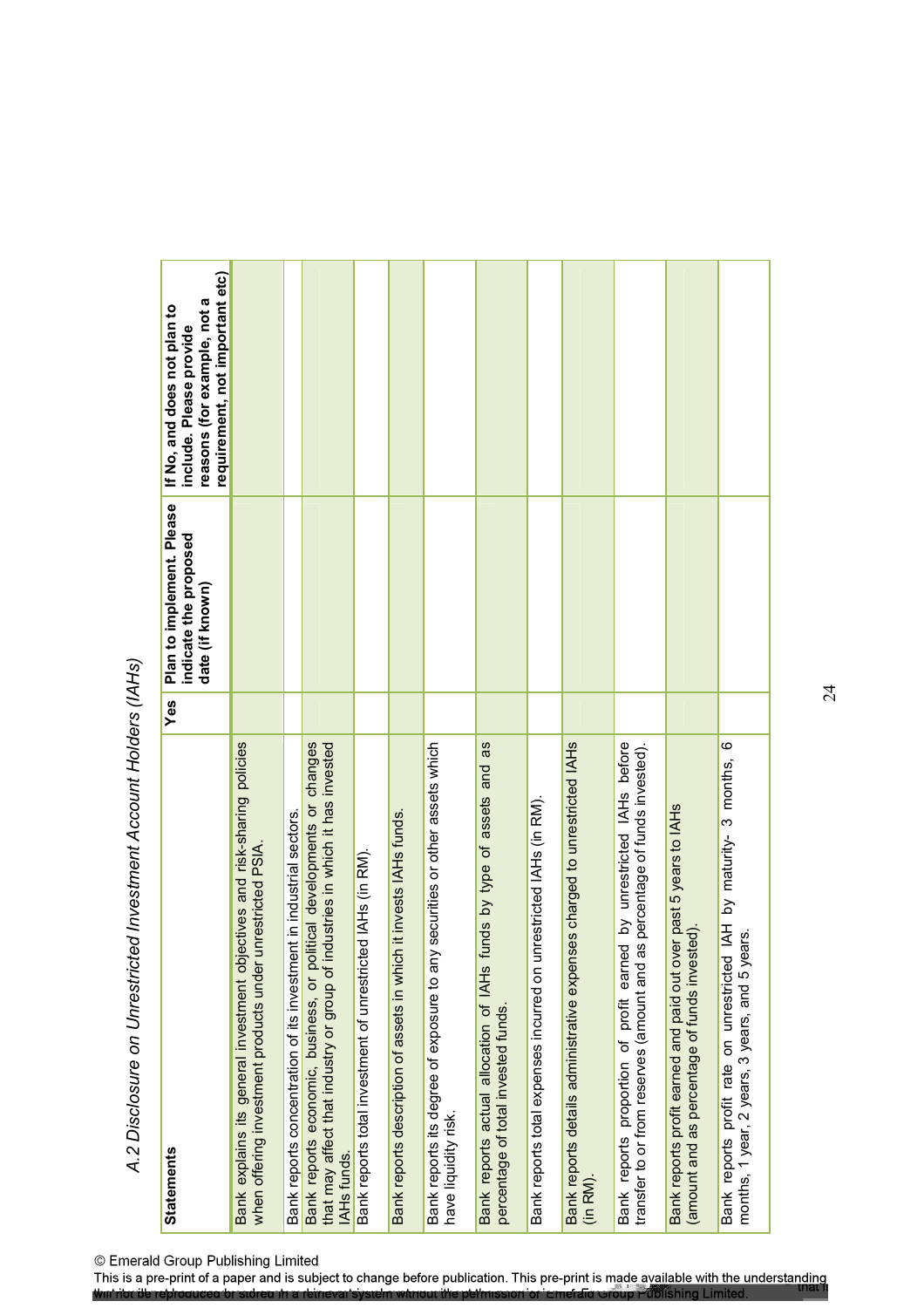| i                                                                                                              |
|----------------------------------------------------------------------------------------------------------------|
|                                                                                                                |
| l                                                                                                              |
| י<br>ה<br>Ĩ<br>֦֧<br>$\frac{1}{2}$<br>.<br>.<br>.                                                              |
| and the state of the state of the state of the state of the state of the state of the state of the state of th |

| <b>Statements</b>                                                                                                                                                     | Yes | Plan to implement. Please<br>indicate the proposed<br>date (if known) | include. Please provide reasons<br>(for example, not a requirement,<br>If No, and does not plan to<br>not important etc) |
|-----------------------------------------------------------------------------------------------------------------------------------------------------------------------|-----|-----------------------------------------------------------------------|--------------------------------------------------------------------------------------------------------------------------|
| Bank explains its investment objectives and risk-sharing policies when<br>offering investment products under restricted PSIA.                                         |     |                                                                       |                                                                                                                          |
| can be invested on any asset<br>Bank clearly states limit on the amount that<br>type.                                                                                 |     |                                                                       |                                                                                                                          |
| Bank reports concentration of its investment in industrial sectors of more<br>than $20\%$ .                                                                           |     |                                                                       |                                                                                                                          |
| Bank reports economic, business, or political developments or changes<br>that may affect that industry or group of industries in which it has invested<br>IAHs funds. |     |                                                                       |                                                                                                                          |
| Bank states historical returns over the past 5 years according to asset<br>tvpe.                                                                                      |     |                                                                       |                                                                                                                          |
| Bank reports total investment of restricted IAHs (in RM).                                                                                                             |     |                                                                       |                                                                                                                          |
| Bank provides description and actual allocation of funds by type of assets<br>and as percentage of total invested funds.                                              |     |                                                                       |                                                                                                                          |
| ed on restricted IAHs (in RM).<br>Bank reports administrative expenses incurr                                                                                         |     |                                                                       |                                                                                                                          |
| Bank discloses changes in asset allocation in the last 6 months.                                                                                                      |     |                                                                       |                                                                                                                          |
| maturity- 3 months, 6 months,<br>Bank reports profit rate on restricted IAH by<br>1 year, 2 years, 3 years, and 5 years.                                              |     |                                                                       |                                                                                                                          |
| restricted IAHs before transfer<br>to or from reserves (amount and as percentage of funds invested).<br>Bank reports proportion of profit earned by                   |     |                                                                       |                                                                                                                          |
| (amount and as percentage of funds invested).<br>(amount and as percentage of funds invested).                                                                        |     |                                                                       |                                                                                                                          |

© Emerald Group Publishing Limited<br>This is a pre-print of a paper and is subject to change before publication. This pre-print is made available with the understanding<br>Win'rior de reproduced br sidred in a remevarisystem wi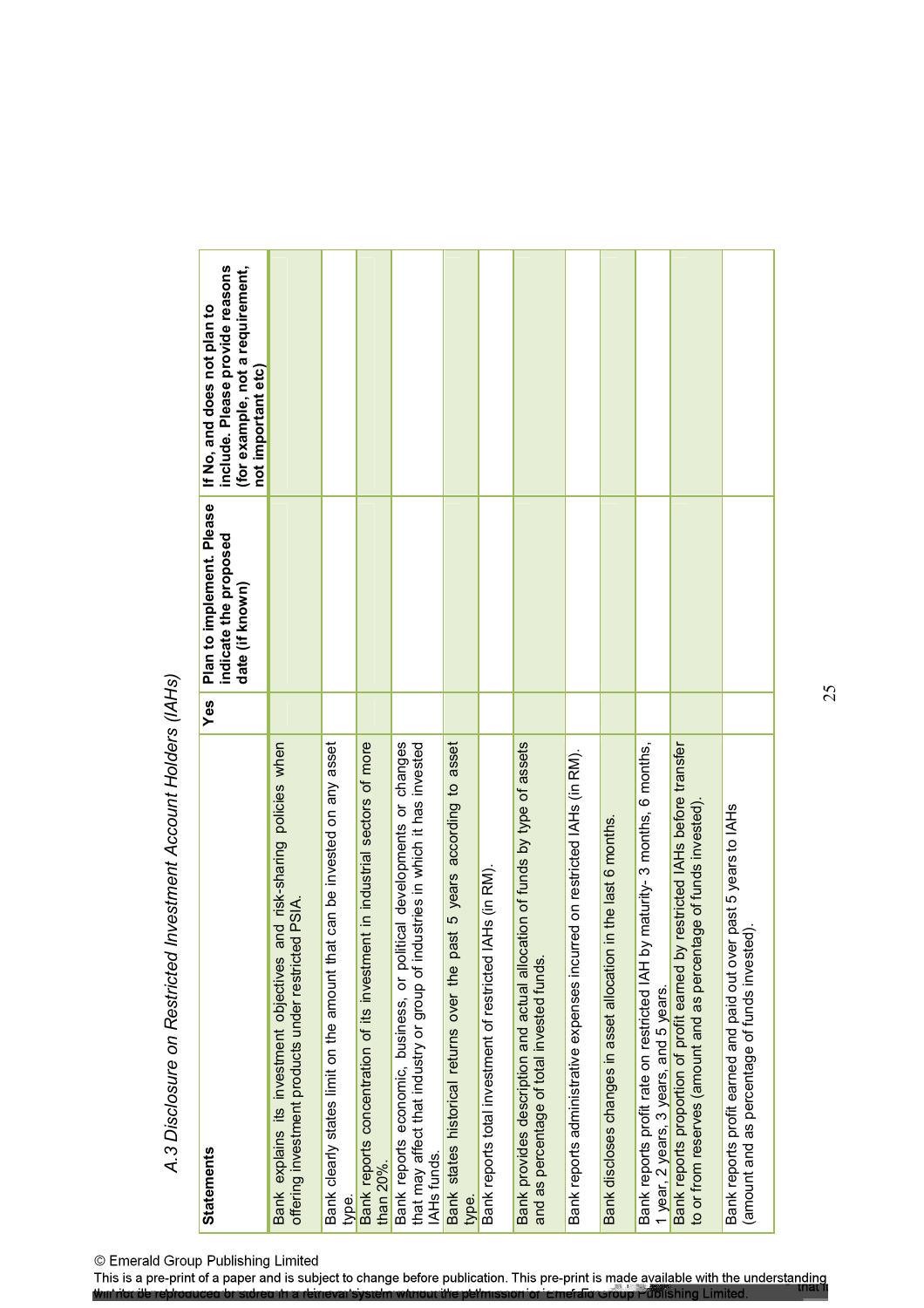| J<br>\$ |  |
|---------|--|
|         |  |
| J       |  |
|         |  |

General Disclosure *B.1 General Disclosure*  **B.1** 

| <b>Statements</b>                                                                                                                                                          | Yes | Plan to implement. Please<br>indicate the proposed<br>date (if known) | If No, and does not plan to include.<br>example, not a requirement, not<br>Please provide reasons (for<br>important etc) |
|----------------------------------------------------------------------------------------------------------------------------------------------------------------------------|-----|-----------------------------------------------------------------------|--------------------------------------------------------------------------------------------------------------------------|
| Bank provides a list of Fatwa(s) supporting its new or existing products.                                                                                                  |     |                                                                       |                                                                                                                          |
| Bank reports nature, size, and number of violations of Shariah compliance<br>during the year.                                                                              |     |                                                                       |                                                                                                                          |
| Bank reports its internal procedures for the monitoring and reporting of risk<br>factors that could potentially affect PSIA.                                               |     |                                                                       |                                                                                                                          |
| guarantors to mitigate risk<br>Bank reports when and why it has employed<br>exposure in PSIA.                                                                              |     |                                                                       |                                                                                                                          |
| Bank provides information on mediation and advice for IAHs set up by Bank<br>Negara Malaysia including procedures for lodging complaints.                                  |     |                                                                       |                                                                                                                          |
| specific to<br>Bank describes the monitoring and auditing procedures specinivestment projects to ensure that shares of profit are fairly calculated.                       |     |                                                                       |                                                                                                                          |
| Bank provides reliable information on progress and performance of the<br>invested entities                                                                                 |     |                                                                       |                                                                                                                          |
| Bank provides details of actions that could be taken against incompetent<br>entrepreneur who deliberately caused loss to bank.                                             |     |                                                                       |                                                                                                                          |
| entities, bank discloses the<br>type of breach and time period allowed to the invested entities to settle the<br>If there is a breach in the contract by invested<br>ssue. |     |                                                                       |                                                                                                                          |
| shall<br>immediately relinquish its board representativeness in the invested entities.<br>⊭<br>conditions that<br>Bank reports exit mechanism including the                |     |                                                                       |                                                                                                                          |

© Emerald Group Publishing Limited<br>This is a pre-print of a paper and is subject to change before publication. This pre-print is made available with the understanding<br>Win'rior de reproduced br sidred in a retrieval system

26